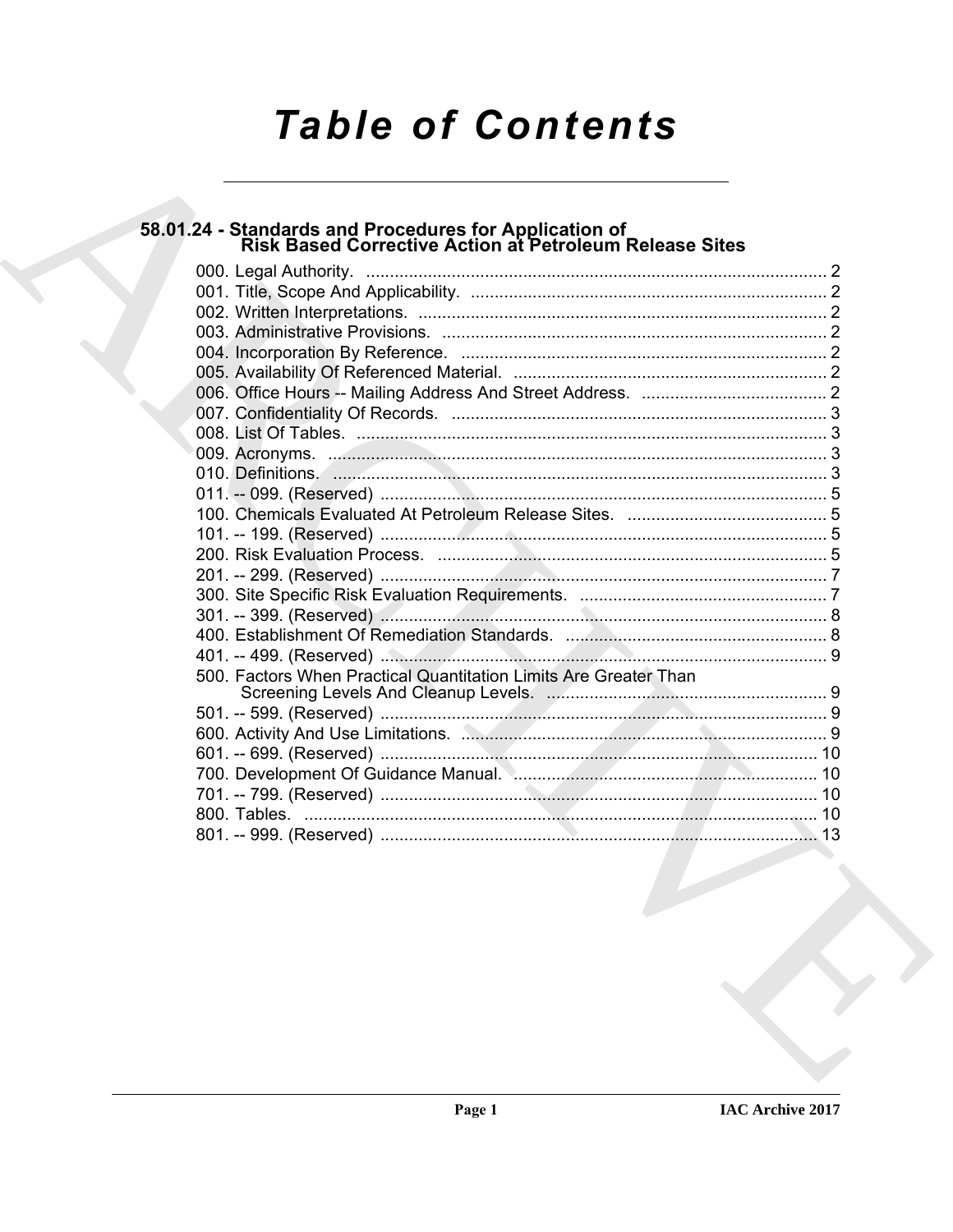#### **IDAPA 58 TITLE 01 CHAPTER 24**

#### **58.01.24 - STANDARDS AND PROCEDURES FOR APPLICATION OF RISK BASED CORRECTIVE ACTION AT PETROLEUM RELEASE SITES**

#### <span id="page-1-1"></span><span id="page-1-0"></span>**000. LEGAL AUTHORITY.**

Chapters 1, 36, 44, 72 and 74, Title 39, Idaho Code grant authority to the Board of Environmental Quality to adopt rules and administer programs to protect public health and the environment, including the protection of surface water, ground water, and drinking water quality. (5-8-09) ground water, and drinking water quality.

#### <span id="page-1-2"></span>**001. TITLE, SCOPE AND APPLICABILITY.**

**01.** Title. These rules shall be cited as IDAPA 58.01.24, "Standards and Procedures for Application of ed Corrective Action at Petroleum Release Sites." (5-8-09) Risk Based Corrective Action at Petroleum Release Sites."

**CHAPT[E](http://www.epa.gov/reg3hwmd/risk/human/rb-concentration_table/index.htm)R 24**<br> **CHAPTER 24**<br> **CHAPTER ATTEND[I](http://www.deq.idaho.gov)TY**,<br> **CHAPTER ATTENDITY**, **CHAPTER ATTENDITY**,<br> **CHAPTER ATTENDITY**,<br> **CHAPTER ATTENDITY**,<br> **CHAPTER ATTENDITY**,<br> **CHAPTER ATTENDITY**,<br> **CHAPTER ATTENDITY**,<br> **CHAPTER ATTENDITY 02. Scope**. These rules establish standards and procedures to determine whether and what risk based corrective action measures should be applied to property subject to assessment and cleanup requirements under IDAPA 58.01.02, Sections 851 and 852, "Water Quality Standards," and associated definitions; IDAPA 58.01.11, Subsection 400.05, "Ground Water Quality Rule;" or when assessment and cleanup requirements are incorporated into compliance documents entered into per Chapter 1, Title 39, Idaho Code. Compliance with these rules shall not relieve persons from the obligation to comply with other applicable state or federal laws. These rules do not apply to previously closed sites. The Department will not require any additional evaluation of petroleum sites previously granted closure unless there is a new petroleum release. (5-8-09) granted closure unless there is a new petroleum release.

### <span id="page-1-3"></span>**002. WRITTEN INTERPRETATIONS.**

As described in Section 67-5201(19)(b)(iv), Idaho Code, the Department of Environmental Quality may have written statements which pertain to the interpretation of these rules. If available, such written statements can be inspected and copied at cost at the Department of Environmental Quality, 1410 N. Hilton, Boise, Idaho 83706-1255. copied at cost at the Department of Environmental Quality, 1410 N. Hilton, Boise, Idaho 83706-1255.

#### <span id="page-1-4"></span>**003. ADMINISTRATIVE PROVISIONS.**

| Persons may be entitled to appeal agency actions authorized under these rules pursuant to IDAPA 58.01.23, "Rules of |            |
|---------------------------------------------------------------------------------------------------------------------|------------|
| Administrative Procedure Before the Board of Environmental Quality."                                                | $(5-8-09)$ |

#### <span id="page-1-5"></span>**004. INCORPORATION BY REFERENCE.**

| These rules do not contain documents incorporated by reference.<br>$(5 - 8 - 09)$ |
|-----------------------------------------------------------------------------------|
|-----------------------------------------------------------------------------------|

#### <span id="page-1-6"></span>**005. AVAILABILITY OF REFERENCED MATERIAL.**

Documents and data bases referenced within these rules are available at the following locations: (5-8-09)

**Idaho Risk Evaluation Manual for Petroleum Releases**. Idaho Risk Evaluation Manual for es and subsequent editions, http://www.deq.idaho.gov. (3-29-12) Petroleum Releases and subsequent editions, http://www.deq.idaho.gov.

**02.** U.S. EPA RAGS. U.S. EPA RAGS, Volume 1, http://www.epa.gov/oswer/riskassessment/<br>m#5. (5-8-09) policy.htm#5.

**03. U.S. EPA Exposure Factors Handbook**. U.S. EPA Exposure Factors Handbook, http:// www.epa.gov/ncea/pdfs/efh/front.pdf.

**04. Idaho Source Water Assessment Plan**. Idaho Source Water Assessment Plan, http:// www.deq.idaho.gov.

**05. EPA Regional Screening Tables**. EPA Regional Screening Tables, http://www.epa.gov/ reg3hwmd/risk/human/rb-concentration\_table/index.htm.

#### <span id="page-1-7"></span>**OFFICE HOURS -- MAILING ADDRESS AND STREET ADDRESS.**

The state office of the Department of Environmental Quality and the office of the Board of Environmental Quality are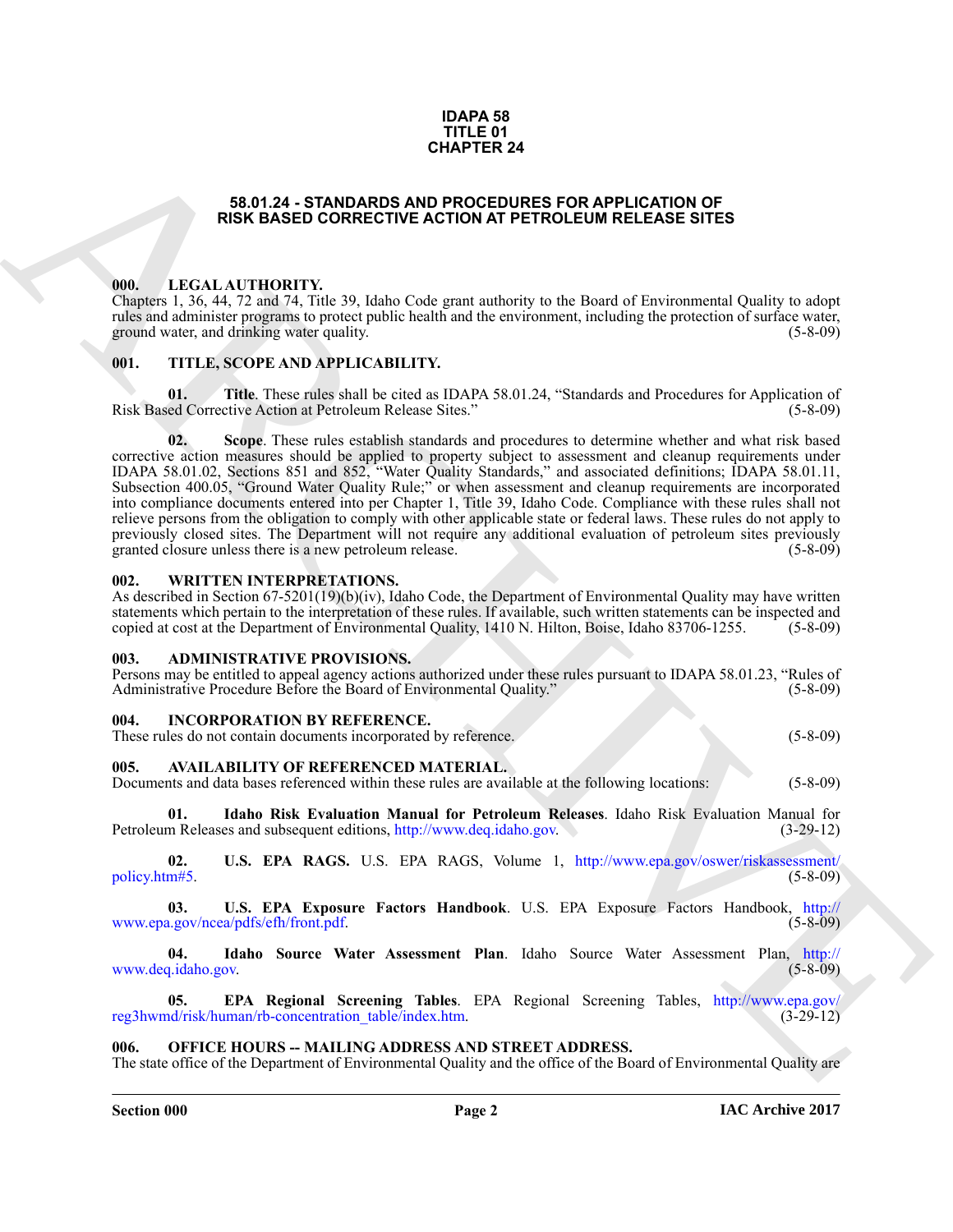#### <span id="page-2-0"></span>**007. CONFIDENTIALITY OF RECORDS.**

#### <span id="page-2-15"></span><span id="page-2-2"></span><span id="page-2-1"></span>**008. LIST OF TABLES.**

| located at 1410 N. Hilton, Boise, Idaho 83706-1255, (208) 373-0502, www.deq.idaho.gov. The office hours are 8<br>a.m. to 5 p.m. Monday through Friday.<br><b>CONFIDENTIALITY OF RECORDS.</b><br>Information obtained by the Department under these rules is subject to public disclosure pursuant to the provisions of<br>Title 74, Chapter 1, Idaho Code, and IDAPA 58.01.21, "Rules Governing the Protection and Disclosure of Records in<br>the Possession of the Idaho Department of Environmental Quality."<br><b>LIST OF TABLES.</b><br>The following tables are found in Section 800.<br>01.<br>Table 1. Chemicals of Interest for Various Petroleum Products.<br>02.<br>Table 2. Residential Use Screening Levels.<br>Table 3. Default Toxicity Values for Risk Evaluation.<br>03.<br><b>ACRONYMS.</b><br>01.<br><b>EPA.</b> The United States Environmental Protection Agency.<br>02.<br>PST. Petroleum Storage Tank System.<br>RAGS. Risk Assessment Guidance for Superfund.<br>03.<br>04.<br><b>UECA</b> . Uniform Environmental Covenant Act. See definition in Section 010.<br>DEFINITIONS.<br>Acceptable Target Hazard Index. The summation of the hazard quotients of all chemicals and<br>01.<br>Acceptable Target Hazard Quotient. A hazard quotient of 1 for a specified receptor when applied<br>02.<br>Acceptable Target Risk Level. Acceptable risk level for human exposure to carcinogens. For<br>03.<br>exposure to individual carcinogens a lifetime excess cancer risk of less than or equal to one per one million (1 E-6) | $(5-8-09)$     |
|-------------------------------------------------------------------------------------------------------------------------------------------------------------------------------------------------------------------------------------------------------------------------------------------------------------------------------------------------------------------------------------------------------------------------------------------------------------------------------------------------------------------------------------------------------------------------------------------------------------------------------------------------------------------------------------------------------------------------------------------------------------------------------------------------------------------------------------------------------------------------------------------------------------------------------------------------------------------------------------------------------------------------------------------------------------------------------------------------------------------------------------------------------------------------------------------------------------------------------------------------------------------------------------------------------------------------------------------------------------------------------------------------------------------------------------------------------------------------------------------------------------------------------------------------------|----------------|
| 007.<br>008.<br>009.<br>010.<br>For the purpose of the rules contained in IDAPA 58.01.24, "Standards and Procedures for Application of Risk Based<br>Corrective Action at Petroleum Release Sites," the following definitions apply:<br>routes of exposure to which a receptor is exposed and equal to a value of one (1). If the initial value exceeds one (1),<br>further evaluation, including individual organs, can be completed.<br>to individual chemicals.                                                                                                                                                                                                                                                                                                                                                                                                                                                                                                                                                                                                                                                                                                                                                                                                                                                                                                                                                                                                                                                                                    |                |
|                                                                                                                                                                                                                                                                                                                                                                                                                                                                                                                                                                                                                                                                                                                                                                                                                                                                                                                                                                                                                                                                                                                                                                                                                                                                                                                                                                                                                                                                                                                                                       | $(5-8-09)$     |
|                                                                                                                                                                                                                                                                                                                                                                                                                                                                                                                                                                                                                                                                                                                                                                                                                                                                                                                                                                                                                                                                                                                                                                                                                                                                                                                                                                                                                                                                                                                                                       | $(5-8-09)$     |
|                                                                                                                                                                                                                                                                                                                                                                                                                                                                                                                                                                                                                                                                                                                                                                                                                                                                                                                                                                                                                                                                                                                                                                                                                                                                                                                                                                                                                                                                                                                                                       | $(5 - 8 - 09)$ |
|                                                                                                                                                                                                                                                                                                                                                                                                                                                                                                                                                                                                                                                                                                                                                                                                                                                                                                                                                                                                                                                                                                                                                                                                                                                                                                                                                                                                                                                                                                                                                       | $(5-8-09)$     |
|                                                                                                                                                                                                                                                                                                                                                                                                                                                                                                                                                                                                                                                                                                                                                                                                                                                                                                                                                                                                                                                                                                                                                                                                                                                                                                                                                                                                                                                                                                                                                       | $(5-8-09)$     |
|                                                                                                                                                                                                                                                                                                                                                                                                                                                                                                                                                                                                                                                                                                                                                                                                                                                                                                                                                                                                                                                                                                                                                                                                                                                                                                                                                                                                                                                                                                                                                       |                |
|                                                                                                                                                                                                                                                                                                                                                                                                                                                                                                                                                                                                                                                                                                                                                                                                                                                                                                                                                                                                                                                                                                                                                                                                                                                                                                                                                                                                                                                                                                                                                       | $(5 - 8 - 09)$ |
|                                                                                                                                                                                                                                                                                                                                                                                                                                                                                                                                                                                                                                                                                                                                                                                                                                                                                                                                                                                                                                                                                                                                                                                                                                                                                                                                                                                                                                                                                                                                                       | $(5 - 8 - 09)$ |
|                                                                                                                                                                                                                                                                                                                                                                                                                                                                                                                                                                                                                                                                                                                                                                                                                                                                                                                                                                                                                                                                                                                                                                                                                                                                                                                                                                                                                                                                                                                                                       | $(5-8-09)$     |
|                                                                                                                                                                                                                                                                                                                                                                                                                                                                                                                                                                                                                                                                                                                                                                                                                                                                                                                                                                                                                                                                                                                                                                                                                                                                                                                                                                                                                                                                                                                                                       | $(5-8-09)$     |
|                                                                                                                                                                                                                                                                                                                                                                                                                                                                                                                                                                                                                                                                                                                                                                                                                                                                                                                                                                                                                                                                                                                                                                                                                                                                                                                                                                                                                                                                                                                                                       | $(5-8-09)$     |
|                                                                                                                                                                                                                                                                                                                                                                                                                                                                                                                                                                                                                                                                                                                                                                                                                                                                                                                                                                                                                                                                                                                                                                                                                                                                                                                                                                                                                                                                                                                                                       | $(5-8-09)$     |
|                                                                                                                                                                                                                                                                                                                                                                                                                                                                                                                                                                                                                                                                                                                                                                                                                                                                                                                                                                                                                                                                                                                                                                                                                                                                                                                                                                                                                                                                                                                                                       | $(5-8-09)$     |
| for a receptor at a reasonable maximum exposure. For combined exposure to all carcinogens and routes of exposure,<br>a lifetime excess cancer risk of less than or equal to one per one hundred thousand (1 E-5) for a receptor at a<br>reasonable maximum exposure.                                                                                                                                                                                                                                                                                                                                                                                                                                                                                                                                                                                                                                                                                                                                                                                                                                                                                                                                                                                                                                                                                                                                                                                                                                                                                  | $(5 - 8 - 09)$ |
| 04.<br>Activity and Use Limitations. Restrictions or obligations, with respect to real property, created by<br>an environmental covenant. Activity and use limitations may include, but are not limited to, land use controls, activity<br>and use restrictions, environmental monitoring requirements, and site access and security measures. Also known as<br>institutional controls.                                                                                                                                                                                                                                                                                                                                                                                                                                                                                                                                                                                                                                                                                                                                                                                                                                                                                                                                                                                                                                                                                                                                                               | $(5 - 8 - 09)$ |
| 05.<br><b>Background</b> . Media specific concentration of a chemical that is consistently present in the<br>environment in the vicinity of a site which is the result of human activities unrelated to release(s) from that site under<br>investigation.                                                                                                                                                                                                                                                                                                                                                                                                                                                                                                                                                                                                                                                                                                                                                                                                                                                                                                                                                                                                                                                                                                                                                                                                                                                                                             | $(5-8-09)$     |
| <b>Board</b> . The Idaho Board of Environmental Quality.<br>06.                                                                                                                                                                                                                                                                                                                                                                                                                                                                                                                                                                                                                                                                                                                                                                                                                                                                                                                                                                                                                                                                                                                                                                                                                                                                                                                                                                                                                                                                                       | $(5 - 8 - 09)$ |

#### <span id="page-2-14"></span><span id="page-2-13"></span><span id="page-2-12"></span><span id="page-2-11"></span><span id="page-2-10"></span><span id="page-2-9"></span><span id="page-2-8"></span><span id="page-2-7"></span><span id="page-2-6"></span><span id="page-2-5"></span><span id="page-2-4"></span><span id="page-2-3"></span>**010. DEFINITIONS.**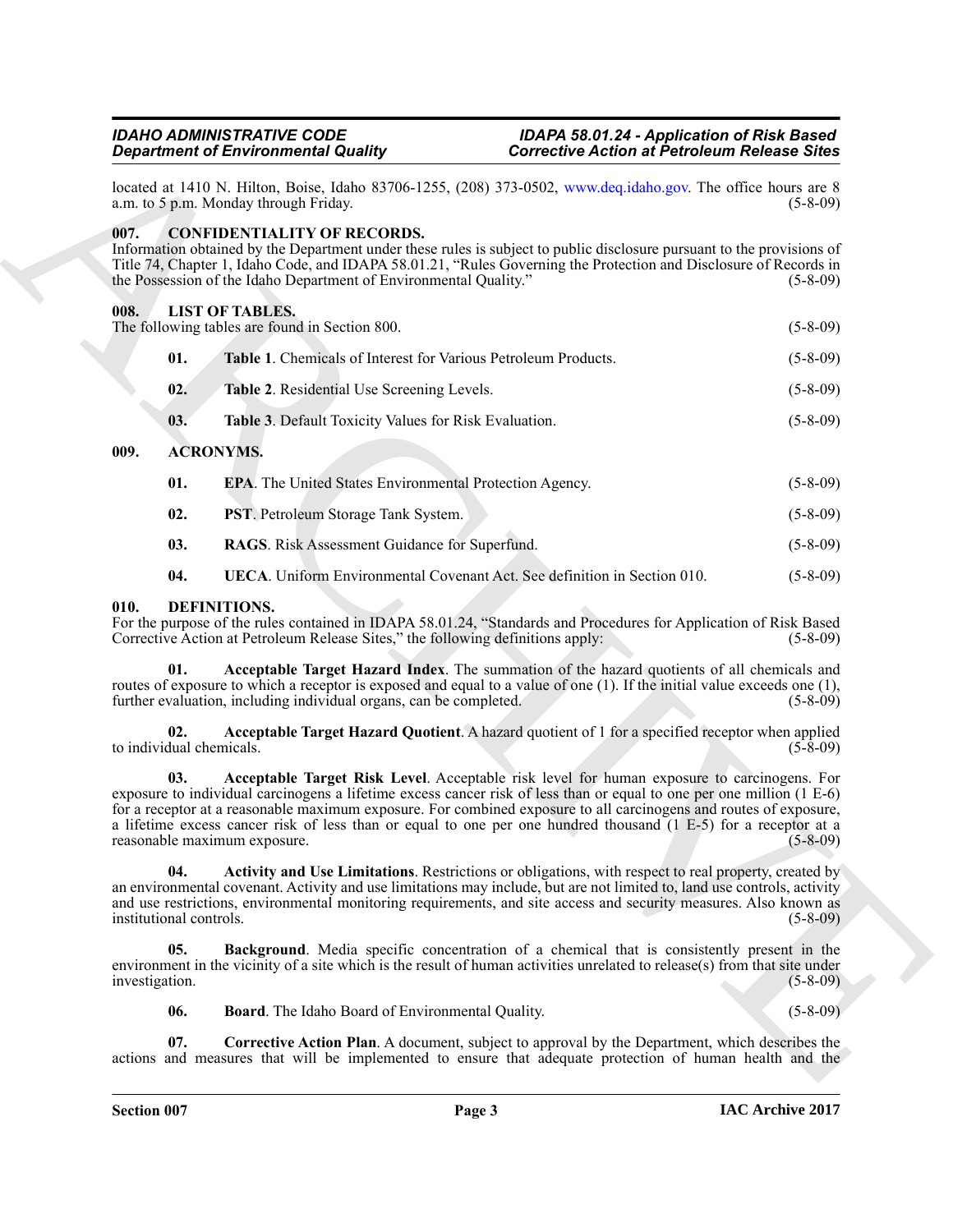<span id="page-3-0"></span>environment is achieved and maintained. A corrective action plan also describes the applicable remediation standards. Also may be known as a risk management plan or a remediation workplan. (5-8-09) standards. Also may be known as a risk management plan or a remediation workplan.

**Structure of Environmental Counting the Second Ferrican Second Ferrican Counting the Second Ferrican Second Ferrican Second Ferrican Second Ferrican Second Ferrican Second Ferrican Second Ferrican Second Ferrican Second 08. Delineated Source Water Protection Area**. The physical area around a public drinking water supply well or surface water intake identified in an approved Department source water assessment that contributes water to a well (the zone of contribution). The size and shape of the delineated source water area depend on the delineation method and site specific factors. The area may be mapped as a one thousand (1000) ft. fixed radius around the well (transient public water systems) or divided into three  $(3)$ , six  $(6)$ , and ten  $(10)$  year time of travel zones (e.g. zones indicating the number of years necessary for a particle of water to reach a well or surface water intake). For the purposes of these rules, where ground water time of travel zones have been delineated, the three (3) year time of travel zone shall apply. Where surface water systems have been delineated, this area includes a five hundred (500) ft. buffer around a lake or reservoir, or a five hundred (500) ft. buffer along the four (4) hour upstream time of travel of streams. See the Idaho Source Water Assessment Plan. (5-8-09) streams. See the Idaho Source Water Assessment Plan.

<span id="page-3-3"></span><span id="page-3-2"></span><span id="page-3-1"></span>**09. Department**. The Idaho Department of Environmental Quality. (5-8-09)

**10. Environmental Covenant**. As defined in the Uniform Environmental Covenant Act (UECA), Chapter 30, Title 55, Idaho Code, an environmental covenant is a servitude arising under an environmental response project that imposes activity and use limitations.

**11. Exposure Point Concentration**. The average concentration of a chemical to which receptors are exposed over a specified duration within a specified geographical area. The exposure point concentration is typically a conservative estimate of the mean. Also referred to as the representative concentration. (5-8-09) a conservative estimate of the mean. Also referred to as the representative concentration.

<span id="page-3-4"></span>**12. Hazard Quotient**. The ratio of a dose of a single chemical over a specified time period to a edose for that chemical derived for a similar exposure period. (5-8-09) reference dose for that chemical derived for a similar exposure period.

<span id="page-3-5"></span>**13. Method Detection Limit**. The minimum concentration of a substance that can be reported with ninety-nine percent (99%) confidence is greater than zero. Method detection limits can be operator, method, laboratory, and matrix specific. (5-8-09) laboratory, and matrix specific.

<span id="page-3-6"></span>**14. Operator**. Any person presently or who was at any time during a release in control of, or ole for, the daily operation of the petroleum storage tank (PST) system. (5-8-09) responsible for, the daily operation of the petroleum storage tank (PST) system.

<span id="page-3-7"></span>**15.** Owner. Any person who owns or owned a PST system any time during a release and the current the property where the PST system is or was located. (5-8-09) owner of the property where the PST system is or was located.

<span id="page-3-8"></span>**16. Person**. An individual, public or private corporation, partnership, association, firm, joint stock company, joint venture, trust, estate, state, municipality, commission, political subdivision of the state, state or federal agency, department or instrumentality, special district, interstate body, or any legal entity which is recognized by law<br>as the subject of rights and duties. (5-8-09) as the subject of rights and duties.

<span id="page-3-9"></span>**17. Petroleum**. Crude oil or any fraction thereof that is liquid at standard conditions of temperature and pressure (sixty (60) degrees Fahrenheit and fourteen and seven-tenths (14.7) pounds per square inch absolute). This includes petroleum-based substances comprised of a complex blend of hydrocarbons derived from crude oil through processes of separation, conversion, upgrading, and finishing, such as motor fuels, jet fuels, distillate fuel oils, residual fuel oils, and lubricants.

<span id="page-3-10"></span>**18. Petroleum Storage Tank (PST) System**. Any one (1) or combination of storage tanks or other containers, including pipes connected thereto, dispensing equipment, and other connected ancillary equipment, and stationary or mobile equipment, that contains petroleum or a mixture of petroleum with de minimis quantities of other regulated substances. (5-8-09)

<span id="page-3-11"></span>**19. Practical Quantitation Limit**. The lowest concentration of a chemical that can be reliably quantified among laboratories within specified limits of precision and accuracy for a specific laboratory analytical method during routine laboratory operating conditions. Specified limits of precision and accuracy are the criteria listed in the calibration specifications or quality control specifications of an analytical method. Practical quantitation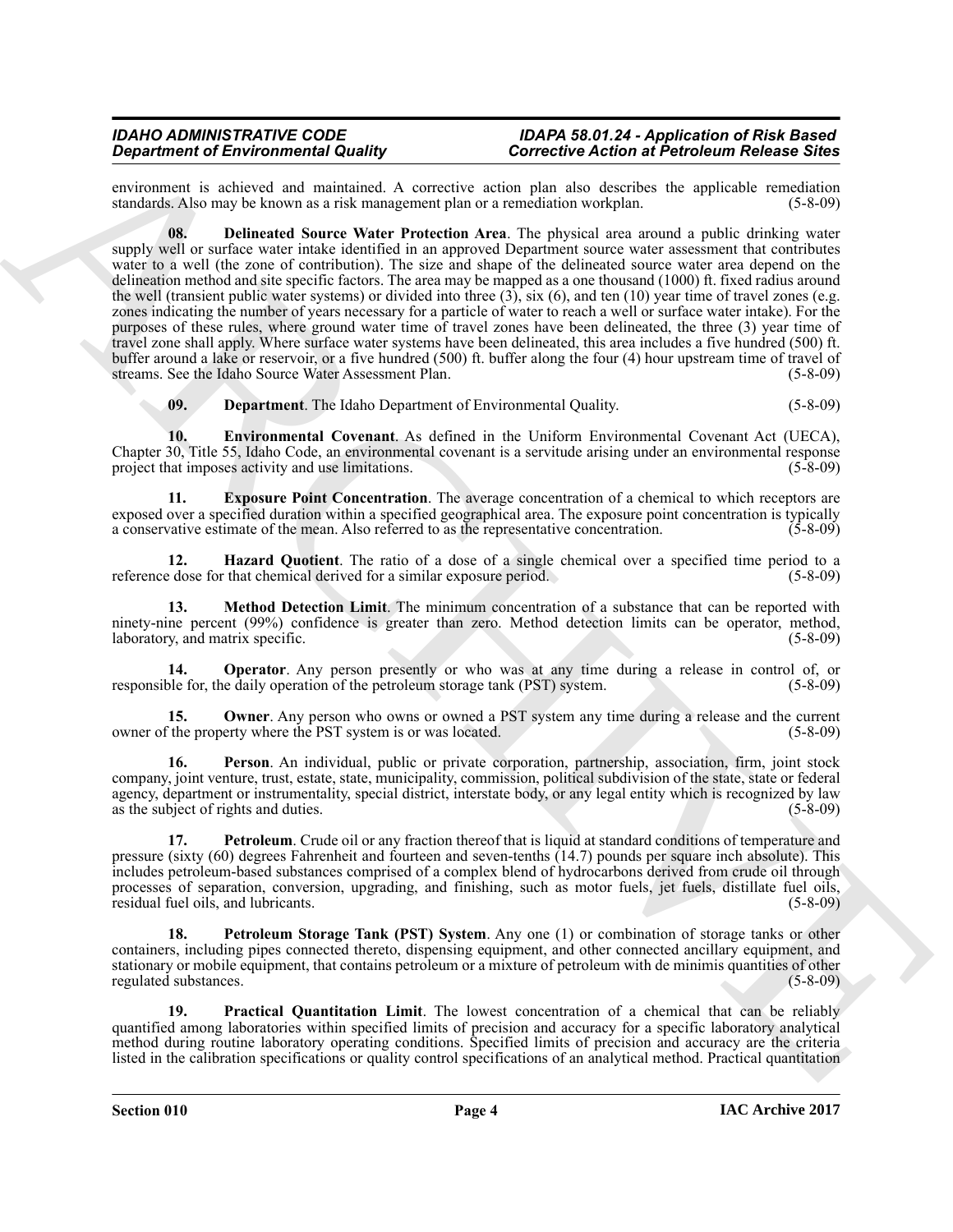limits can be operator, method, laboratory, and matrix specific. (5-8-09)

<span id="page-4-7"></span>**20. Reasonable Maximum Exposure**. The highest exposure that can be reasonably expected to occur for a human or other living organism at a site under current and potential future site use. (5-8-09)

<span id="page-4-8"></span>**21. Reference Dose**. For chronic or long-term exposures an estimate of a daily exposure level to a chemical for the human population, including sensitive subpopulations, that is likely to be without an appreciable risk of deleterious noncarcinogenic effects during a lifetime, expressed in units of milligrams per kilogram body weight per day.  $(5-8-09)$ 

<span id="page-4-9"></span>**22. Release**. Any spilling, leaking, emitting, discharging, escaping, leaching, or disposing from a PST into soil, ground water, or surface water.

<span id="page-4-10"></span>**23. Remediation Standard**. A media specific concentration which, when attained, is considered to provide adequate protection of human health and the environment. (5-8-09)

<span id="page-4-11"></span>**24. Residential Use**. Residential use means land uses which include residential or sensitive populations.

<span id="page-4-13"></span><span id="page-4-12"></span>**25. Risk Based Concentration**. The residual media specific concentration of a chemical that is ed to be protective of human health and the environment under specified exposure conditions. (5-8-09) determined to be protective of human health and the environment under specified exposure conditions.

**Equivalent of Environmental Quality<br>
Latin and Sources the Equivalent system is the control of the Control of the Control of the Control of the Control of the Control of the Control of the Control of the Control of the C 26. Risk Evaluation**. The process used to determine the probability of an adverse effect due to the presence of a chemical. A risk evaluation includes development of a site conceptual model, identification of the chemicals present in environmental media, assessment of exposure and exposure pathways, assessment of the toxicity of the chemicals present, characterization of human risks, and characterization of impacts or risks to the environment. (5-8-09)

<span id="page-4-14"></span>**27. Screening Level**. A media specific concentration which, based on specified levels of risk or hazard, exposure pathways and routes of exposure, expected land use, and exposure factors, can be used to assess the need for additional investigation or corrective action. (5-8-09) need for additional investigation or corrective action.

<span id="page-4-15"></span>**28. Slope Factor**. A plausible upper-bound estimate of the probability of an individual developing cancer as a result of a lifetime of exposure to a particular level of a potential carcinogen. It is expressed as the probability of a response per unit intake of a chemical over a lifetime.  $(5-8-09)$ probability of a response per unit intake of a chemical over a lifetime.

<span id="page-4-16"></span>**29. Uniform Environmental Covenant Act (UECA)**. UECA is found in Chapter 30, Title 55, Idaho Code. UECA provides a statutory mechanism for creating, modifying, enforcing and terminating environmental covenants. (5-8-09)

#### <span id="page-4-0"></span>**011. -- 099. (RESERVED)**

#### <span id="page-4-6"></span><span id="page-4-4"></span><span id="page-4-1"></span>**100. CHEMICALS EVALUATED AT PETROLEUM RELEASE SITES.**

**01. General Applicability**. For petroleum sites governed by Sections 851 and 852 of IDAPA 58.01.02, "Water Quality Standards," the chemicals listed in Subsection 800.01 (Table 1) will be evaluated based on the specific petroleum product or products known or suspected to have been released.

<span id="page-4-5"></span>**02. Additional Chemicals**. Evaluation of non-petroleum chemicals in addition to those in Subsection 800.01 (Table 1) may be required by the Department when there is a reasonable basis based on site-specific information. A reasonable basis shall be demonstrated by the Department when it can show documentation of releases or suspected releases of other non-petroleum chemicals. (5-8-09)

#### <span id="page-4-2"></span>**101. -- 199. (RESERVED)**

#### <span id="page-4-3"></span>**200. RISK EVALUATION PROCESS.**

The following risk evaluation process shall be used for petroleum releases in accordance with the Petroleum Release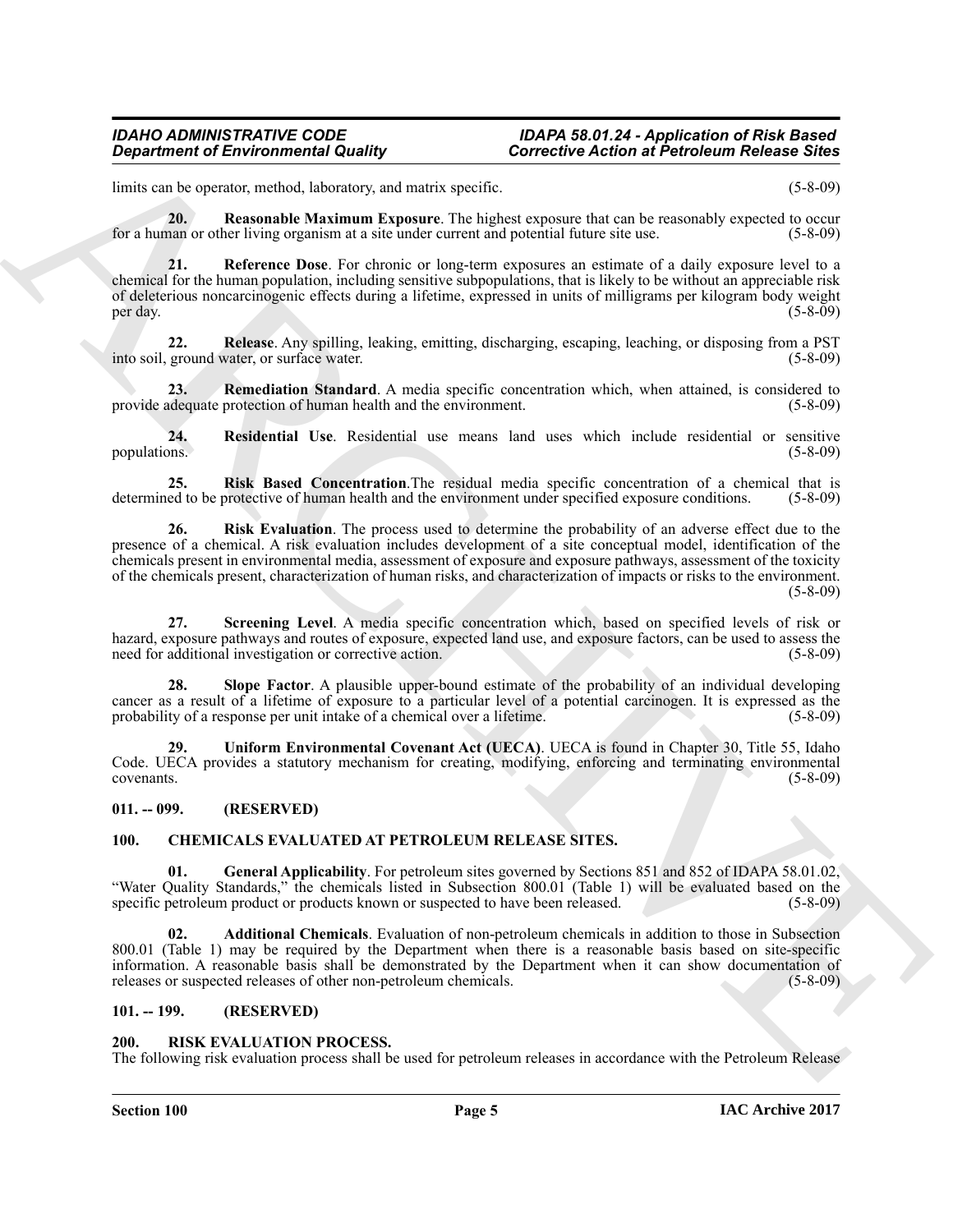Response and Corrective Action Rules described in IDAPA 58.01.02, "Water Quality Standards," Section 852. (5-8-09)

**01. Screening Evaluation**. The screening evaluation may be performed at any time during the release response and corrective action process described in IDAPA 58.01.02, "Water Quality Standards," Section 852. The screening evaluation shall include, at a minimum: (5-8-09) (5-8-09)

<span id="page-5-2"></span>**a.** Collection of media-specific (soil, surface water, ground water) data; and (5-8-09)

**b.** Identification of maximum soil, ground water, and soil vapor petroleum chemical concentrations for the chemicals identified in Subsection 800.01 (Table 1) as appropriate for the petroleum product or products released. (3-29-12) released. (3-29-12)

*Department of Environmental Quality*<br>
Response and Convention Control in the system of the system of the system of the system of the system of the system of the system of the system of the system of the system of the s **c.** Comparison of the maximum media-specific petroleum contaminant concentrations to the screening levels identified in Subsection 800.02 (Table 2). If the maximum media-specific petroleum contaminant concentrations at a site do not exceed the screening levels, the owner and/or operator may petition for site closure, subject to other Department regulatory obligations. If the maximum media-specific concentrations at a site exceed the screening levels, the owner and/or operator shall proceed to: (5-8-09) screening levels, the owner and/or operator shall proceed to:

i. Adopt the screening levels as cleanup levels and develop a corrective action plan to achieve those rsuant to Subsection 200.03; or levels pursuant to Subsection  $200.03$ ; or

ii. Perform a site specific risk evaluation pursuant to Section 300. The Department may require the not additional site-specific data prior to the approval of the risk evaluation. (5-8-09) collection of additional site-specific data prior to the approval of the risk evaluation.

<span id="page-5-1"></span>**02. Results of Risk Evaluation**. If the results of the approved risk evaluation do not exceed the acceptable target risk level, acceptable target hazard quotient, or acceptable target hazard index specified in Section 300, the owner and/or operator may petition for site closure, subject to other Department regulatory obligations. If the results of the approved risk evaluation indicates exceedance of the acceptable target risk level, acceptable target hazard quotient, or acceptable target hazard index specified in Section 300, the risk evaluation shall: (5 hazard quotient, or acceptable target hazard index specified in Section 300, the risk evaluation shall:

**a.** Be modified by collection of additional site-specific data, or review of chemical toxicological ion, and resubmitted to the Department for review and approval; or (5-8-09) information, and resubmitted to the Department for review and approval; or

**b.** Provide the basis for the development of risk based concentrations, establishment of remediation standards as described in Section 400, and development of a corrective action plan. (5-8-09)

<span id="page-5-0"></span>**03. Development and Implementation of Corrective Action Plan**. A Corrective Action plan required as a result of the risk evaluation process described in Section 200 shall include, but not be limited to, the following information, as applicable: (5-8-09) following information, as applicable:

**a.** Description of remediation standards, points of exposure, and points of compliance where remediation standards shall be achieved; (5-8-09) (5-8-09)

**b.** Description of remedial strategy and actions that will be taken to achieve the remediation standards; (5-8-09) standards; (5-8-09)

Current and reasonably anticipated future land use and use of on-site and immediately adjacent off-<br>and surface water; (5-8-09) site ground water, and surface water;

**d.** Activity and use limitations, if any, that will be required as part of the remedial strategy; (5-8-09)

**e.** Proposed environmental covenants, developed to implement activity and use limitations, in accordance with Section 600; (5-8-09)

**f.** Estimated timeline for completion; and (5-8-09)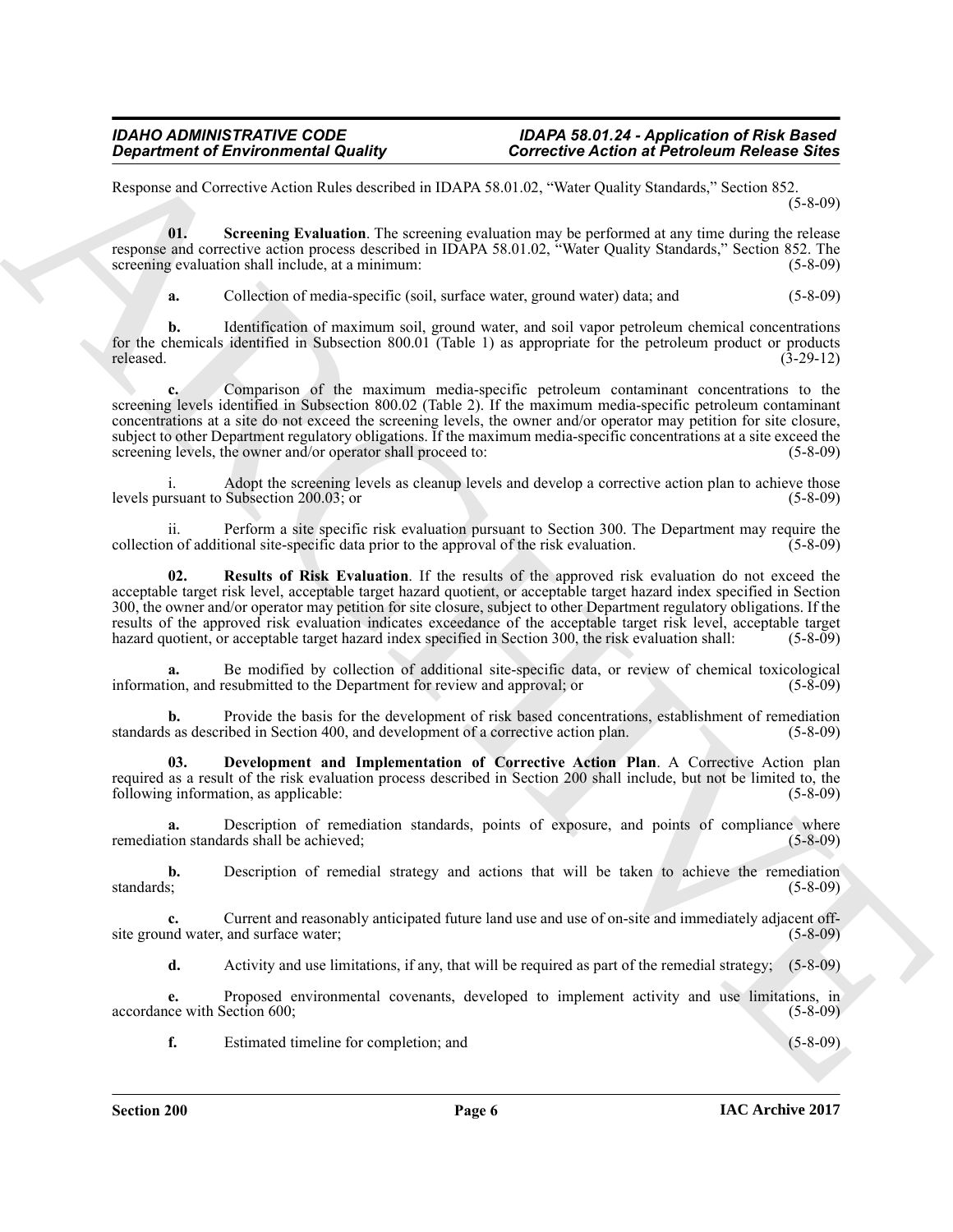## *Department of Environmental Quality Corrective Action at Petroleum Release Sites*

<span id="page-6-2"></span>

| g. | Monitoring Plan to monitor effectiveness of remedial actions. | $(5-8-09)$     |
|----|---------------------------------------------------------------|----------------|
| h. | Description of practical quantitation limits as they apply.   | $(5 - 8 - 09)$ |
|    | Description of background concentrations as they apply.       | $(5-8-09)$     |

*Generina of Environmental Quality*<br> **Corrective Action of Periodicity**<br> **Corrective Action and Periodicity**<br> **A.** Description of Periodicity and Periodicity and Securities of Corrective Action Battering (5-8-60)<br> **A. 04. Department Review and Approval of Risk Evaluation or Corrective Action Plan**. Within thirty (30) days of receipt of the risk evaluation or corrective action plan, the Department shall provide in writing either approval, approval with modifications, or rejection of the risk evaluation or corrective action plan. If the Department rejects the risk evaluation or corrective action plan, it shall notify the owner and/or operator in writing specifying the reasons for the rejection. If the Department needs additional time to review the documents, it will provide written notice to the owner and/or operator that additional time to review is necessary and will include an estimated time for review. Extension for review time shall not exceed one hundred eighty (180) days without a reasonable basis and written notice to the owner and/or operator. (5-8-09) written notice to the owner and/or operator.

#### <span id="page-6-0"></span>**201. -- 299. (RESERVED)**

### <span id="page-6-1"></span>**300. SITE SPECIFIC RISK EVALUATION REQUIREMENTS.**

<span id="page-6-3"></span>**01. General Requirements**. The general requirements for human health risk evaluations shall include, at a minimum:

**a.** A conceptual site model which describes contaminant sources; release mechanisms; the magnitude, spatial extent, and temporal trends of petroleum contamination in all affected media; transport routes; current and reasonably likely future land use and human receptors; and relevant exposure scenarios. (5-8-09)

**b.** Toxicity Information derived from Subsection 800.03 (Table 3). (5-8-09)

**c.** Data quality objectives and sampling approaches based on the conceptual site model that support valuation and risk management process. (5-8-09) the risk evaluation and risk management process.

**d.** Estimated exposure point concentrations for a reasonable maximum exposure based on a conservative estimate of the mean of concentrations of chemicals that would be contacted by an exposed receptor.

 $(5-8-09)$ 

**e.** Exposure analysis including identification of contaminants of concern, potentially exposed populations, pathways and routes of exposure, exposure point concentrations and their derivation, and a quantitative estimate of reasonable maximum exposure for both current and reasonably likely future land and water use scenarios. Appropriate reference sources of reasonable maximum exposure factor information may include, but are not limited  $t_0$ : (5-8-09)

|      | U.S. EPA RAGS, Volume 1;                                 | $(5 - 8 - 09)$ |
|------|----------------------------------------------------------|----------------|
| ii.  | U.S. EPA Exposure Factors Handbook;                      | $(5-8-09)$     |
| iii. | Idaho Risk Evaluation Manual for Petroleum Releases; and | $(3-29-12)$    |
| iv.  | Other referenced technical publications.                 | $(5 - 8 - 09)$ |

**f.** Risk characterization presenting the quantitative human health risks and a qualitative and ive assessment of uncertainty for each portion of the risk evaluation. (5-8-09) quantitative assessment of uncertainty for each portion of the risk evaluation.

**g.** Risk evaluations may include the use of transport and fate models, subject to Department approval odel and the data to be used for the parameters specified in the model. (5-8-09) of the model and the data to be used for the parameters specified in the model.

<span id="page-6-4"></span>**02. Specific Requirements**. Human health risk evaluations shall, at a minimum: (5-8-09)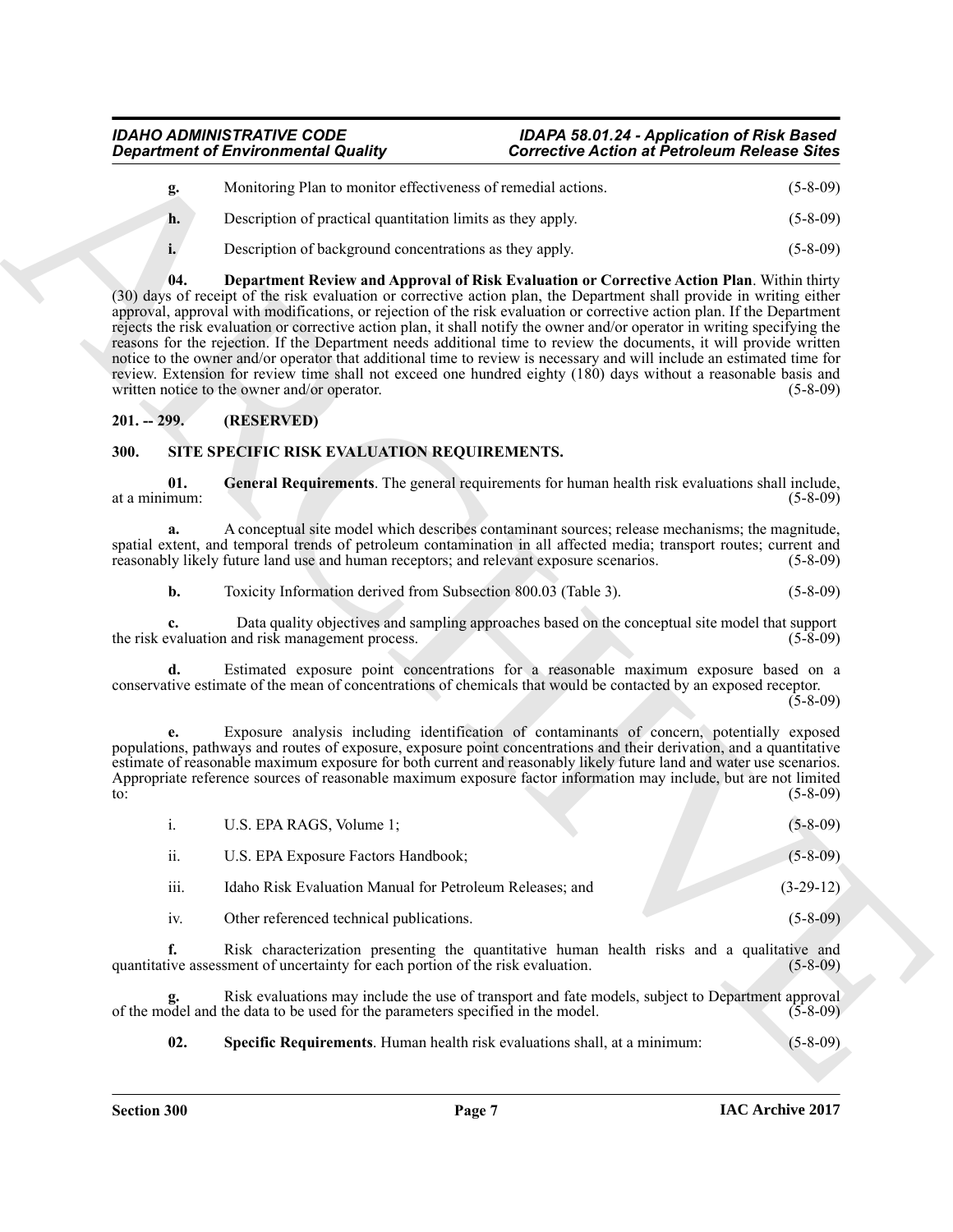| Utilize an acceptable target risk level as defined in Section 010;<br>a.<br>Utilize an acceptable target hazard index as defined in Section 010;<br>$\mathbf{b}$ .<br>Utilize an acceptable target hazard quotient as defined in Section 010;<br>c.<br>Evaluate the potential for exposure from:<br>d.<br>Ground water ingestion;<br>$\mathbf{i}$ .<br>ii.<br>Direct contact with contaminated soils resulting from soil ingestion, dermal contact, and inhalation<br>of particulates and vapors;<br>Indoor inhalation of volatile chemicals via volatilzation of chemicals from soil, ground water, or<br>iii.<br>free phase product;<br>Ingestion, inhalation, or dermal exposure to ground water and/or surface water which has been<br>impacted by contaminants that have leached from the soils; and<br>Other complete or potentially complete routes of exposure;<br>V.<br>Evaluate the potential for exposure to:<br>e.<br>$\mathbf{i}$ .<br>Adult and child residential receptors;<br>ii.<br>Adult construction and utility workers;<br>iii.<br>Aquatic life;<br>Recreational receptors; and<br>iv.<br>Other relevant potentially exposed receptors;<br>V.<br>f.<br>Evaluate the potential for use of impacted ground water for ingestion based on:<br>$\mathbf{i}$ .<br>The current and historical use of the ground water for drinking water or irrigation;<br>The location and approved use of existing ground water wells in a one half $\binom{1}{2}$ mile radius from the<br><i>ii.</i><br>contaminated site at the release point;<br>The degree of hydraulic connectivity between the impacted ground water and other ground water<br>iii.<br>bearing zones or surface water; and<br>iv.<br>The location of delineated source water protection areas for public drinking water systems.<br>$301. - 399.$<br>(RESERVED)<br>400.<br><b>ESTABLISHMENT OF REMEDIATION STANDARDS.</b><br>If, as a result of the assessment and risk evaluation completed as described in Section 300, it is determined that<br>corrective action is required, remediation standards shall be established. The remediation standards established in<br>these rules shall be no more stringent than applicable or relevant and appropriate federal and state standards and are<br>consistent with Section 121 of the Comprehensive Environmental Response, Compensation, and Liability Act<br>(CERCLA) (42 U.S.C. Section 9621) and Section 39-107D(2), Idaho Code, taking into consideration site specific | <b>Corrective Action at Petroleum Release Sites</b> |
|-----------------------------------------------------------------------------------------------------------------------------------------------------------------------------------------------------------------------------------------------------------------------------------------------------------------------------------------------------------------------------------------------------------------------------------------------------------------------------------------------------------------------------------------------------------------------------------------------------------------------------------------------------------------------------------------------------------------------------------------------------------------------------------------------------------------------------------------------------------------------------------------------------------------------------------------------------------------------------------------------------------------------------------------------------------------------------------------------------------------------------------------------------------------------------------------------------------------------------------------------------------------------------------------------------------------------------------------------------------------------------------------------------------------------------------------------------------------------------------------------------------------------------------------------------------------------------------------------------------------------------------------------------------------------------------------------------------------------------------------------------------------------------------------------------------------------------------------------------------------------------------------------------------------------------------------------------------------------------------------------------------------------------------------------------------------------------------------------------------------------------------------------------------------------------------------------------------------------------------------------------------------------------------------------------------------------------------------------------------------------------------------------------------------------------------------------------------------------------------------------------|-----------------------------------------------------|
|                                                                                                                                                                                                                                                                                                                                                                                                                                                                                                                                                                                                                                                                                                                                                                                                                                                                                                                                                                                                                                                                                                                                                                                                                                                                                                                                                                                                                                                                                                                                                                                                                                                                                                                                                                                                                                                                                                                                                                                                                                                                                                                                                                                                                                                                                                                                                                                                                                                                                                     | $(5-8-09)$                                          |
|                                                                                                                                                                                                                                                                                                                                                                                                                                                                                                                                                                                                                                                                                                                                                                                                                                                                                                                                                                                                                                                                                                                                                                                                                                                                                                                                                                                                                                                                                                                                                                                                                                                                                                                                                                                                                                                                                                                                                                                                                                                                                                                                                                                                                                                                                                                                                                                                                                                                                                     | $(5-8-09)$                                          |
|                                                                                                                                                                                                                                                                                                                                                                                                                                                                                                                                                                                                                                                                                                                                                                                                                                                                                                                                                                                                                                                                                                                                                                                                                                                                                                                                                                                                                                                                                                                                                                                                                                                                                                                                                                                                                                                                                                                                                                                                                                                                                                                                                                                                                                                                                                                                                                                                                                                                                                     | $(5 - 8 - 09)$                                      |
|                                                                                                                                                                                                                                                                                                                                                                                                                                                                                                                                                                                                                                                                                                                                                                                                                                                                                                                                                                                                                                                                                                                                                                                                                                                                                                                                                                                                                                                                                                                                                                                                                                                                                                                                                                                                                                                                                                                                                                                                                                                                                                                                                                                                                                                                                                                                                                                                                                                                                                     | $(5-8-09)$                                          |
|                                                                                                                                                                                                                                                                                                                                                                                                                                                                                                                                                                                                                                                                                                                                                                                                                                                                                                                                                                                                                                                                                                                                                                                                                                                                                                                                                                                                                                                                                                                                                                                                                                                                                                                                                                                                                                                                                                                                                                                                                                                                                                                                                                                                                                                                                                                                                                                                                                                                                                     | $(5-8-09)$                                          |
|                                                                                                                                                                                                                                                                                                                                                                                                                                                                                                                                                                                                                                                                                                                                                                                                                                                                                                                                                                                                                                                                                                                                                                                                                                                                                                                                                                                                                                                                                                                                                                                                                                                                                                                                                                                                                                                                                                                                                                                                                                                                                                                                                                                                                                                                                                                                                                                                                                                                                                     | $(5-8-09)$                                          |
|                                                                                                                                                                                                                                                                                                                                                                                                                                                                                                                                                                                                                                                                                                                                                                                                                                                                                                                                                                                                                                                                                                                                                                                                                                                                                                                                                                                                                                                                                                                                                                                                                                                                                                                                                                                                                                                                                                                                                                                                                                                                                                                                                                                                                                                                                                                                                                                                                                                                                                     | $(5-8-09)$                                          |
|                                                                                                                                                                                                                                                                                                                                                                                                                                                                                                                                                                                                                                                                                                                                                                                                                                                                                                                                                                                                                                                                                                                                                                                                                                                                                                                                                                                                                                                                                                                                                                                                                                                                                                                                                                                                                                                                                                                                                                                                                                                                                                                                                                                                                                                                                                                                                                                                                                                                                                     | $(5-8-09)$                                          |
|                                                                                                                                                                                                                                                                                                                                                                                                                                                                                                                                                                                                                                                                                                                                                                                                                                                                                                                                                                                                                                                                                                                                                                                                                                                                                                                                                                                                                                                                                                                                                                                                                                                                                                                                                                                                                                                                                                                                                                                                                                                                                                                                                                                                                                                                                                                                                                                                                                                                                                     | $(5-8-09)$                                          |
|                                                                                                                                                                                                                                                                                                                                                                                                                                                                                                                                                                                                                                                                                                                                                                                                                                                                                                                                                                                                                                                                                                                                                                                                                                                                                                                                                                                                                                                                                                                                                                                                                                                                                                                                                                                                                                                                                                                                                                                                                                                                                                                                                                                                                                                                                                                                                                                                                                                                                                     | $(5-8-09)$                                          |
|                                                                                                                                                                                                                                                                                                                                                                                                                                                                                                                                                                                                                                                                                                                                                                                                                                                                                                                                                                                                                                                                                                                                                                                                                                                                                                                                                                                                                                                                                                                                                                                                                                                                                                                                                                                                                                                                                                                                                                                                                                                                                                                                                                                                                                                                                                                                                                                                                                                                                                     | $(5-8-09)$                                          |
|                                                                                                                                                                                                                                                                                                                                                                                                                                                                                                                                                                                                                                                                                                                                                                                                                                                                                                                                                                                                                                                                                                                                                                                                                                                                                                                                                                                                                                                                                                                                                                                                                                                                                                                                                                                                                                                                                                                                                                                                                                                                                                                                                                                                                                                                                                                                                                                                                                                                                                     | $(5-8-09)$                                          |
|                                                                                                                                                                                                                                                                                                                                                                                                                                                                                                                                                                                                                                                                                                                                                                                                                                                                                                                                                                                                                                                                                                                                                                                                                                                                                                                                                                                                                                                                                                                                                                                                                                                                                                                                                                                                                                                                                                                                                                                                                                                                                                                                                                                                                                                                                                                                                                                                                                                                                                     | $(5-8-09)$                                          |
|                                                                                                                                                                                                                                                                                                                                                                                                                                                                                                                                                                                                                                                                                                                                                                                                                                                                                                                                                                                                                                                                                                                                                                                                                                                                                                                                                                                                                                                                                                                                                                                                                                                                                                                                                                                                                                                                                                                                                                                                                                                                                                                                                                                                                                                                                                                                                                                                                                                                                                     | $(5-8-09)$                                          |
|                                                                                                                                                                                                                                                                                                                                                                                                                                                                                                                                                                                                                                                                                                                                                                                                                                                                                                                                                                                                                                                                                                                                                                                                                                                                                                                                                                                                                                                                                                                                                                                                                                                                                                                                                                                                                                                                                                                                                                                                                                                                                                                                                                                                                                                                                                                                                                                                                                                                                                     | $(5-8-09)$                                          |
|                                                                                                                                                                                                                                                                                                                                                                                                                                                                                                                                                                                                                                                                                                                                                                                                                                                                                                                                                                                                                                                                                                                                                                                                                                                                                                                                                                                                                                                                                                                                                                                                                                                                                                                                                                                                                                                                                                                                                                                                                                                                                                                                                                                                                                                                                                                                                                                                                                                                                                     | $(5-8-09)$                                          |
|                                                                                                                                                                                                                                                                                                                                                                                                                                                                                                                                                                                                                                                                                                                                                                                                                                                                                                                                                                                                                                                                                                                                                                                                                                                                                                                                                                                                                                                                                                                                                                                                                                                                                                                                                                                                                                                                                                                                                                                                                                                                                                                                                                                                                                                                                                                                                                                                                                                                                                     | $(5-8-09)$                                          |
|                                                                                                                                                                                                                                                                                                                                                                                                                                                                                                                                                                                                                                                                                                                                                                                                                                                                                                                                                                                                                                                                                                                                                                                                                                                                                                                                                                                                                                                                                                                                                                                                                                                                                                                                                                                                                                                                                                                                                                                                                                                                                                                                                                                                                                                                                                                                                                                                                                                                                                     | $(5-8-09)$                                          |
|                                                                                                                                                                                                                                                                                                                                                                                                                                                                                                                                                                                                                                                                                                                                                                                                                                                                                                                                                                                                                                                                                                                                                                                                                                                                                                                                                                                                                                                                                                                                                                                                                                                                                                                                                                                                                                                                                                                                                                                                                                                                                                                                                                                                                                                                                                                                                                                                                                                                                                     | $(5-8-09)$                                          |
|                                                                                                                                                                                                                                                                                                                                                                                                                                                                                                                                                                                                                                                                                                                                                                                                                                                                                                                                                                                                                                                                                                                                                                                                                                                                                                                                                                                                                                                                                                                                                                                                                                                                                                                                                                                                                                                                                                                                                                                                                                                                                                                                                                                                                                                                                                                                                                                                                                                                                                     | $(5 - 8 - 09)$                                      |
|                                                                                                                                                                                                                                                                                                                                                                                                                                                                                                                                                                                                                                                                                                                                                                                                                                                                                                                                                                                                                                                                                                                                                                                                                                                                                                                                                                                                                                                                                                                                                                                                                                                                                                                                                                                                                                                                                                                                                                                                                                                                                                                                                                                                                                                                                                                                                                                                                                                                                                     |                                                     |
| conditions. These standards, and any activity use limitations proposed for the site, shall be established as part of a<br>corrective action plan approved in writing by the Department. The standards may consist of the following. (5-8-09)                                                                                                                                                                                                                                                                                                                                                                                                                                                                                                                                                                                                                                                                                                                                                                                                                                                                                                                                                                                                                                                                                                                                                                                                                                                                                                                                                                                                                                                                                                                                                                                                                                                                                                                                                                                                                                                                                                                                                                                                                                                                                                                                                                                                                                                        |                                                     |

#### <span id="page-7-0"></span>**301. -- 399. (RESERVED)**

### <span id="page-7-1"></span>**400. ESTABLISHMENT OF REMEDIATION STANDARDS.**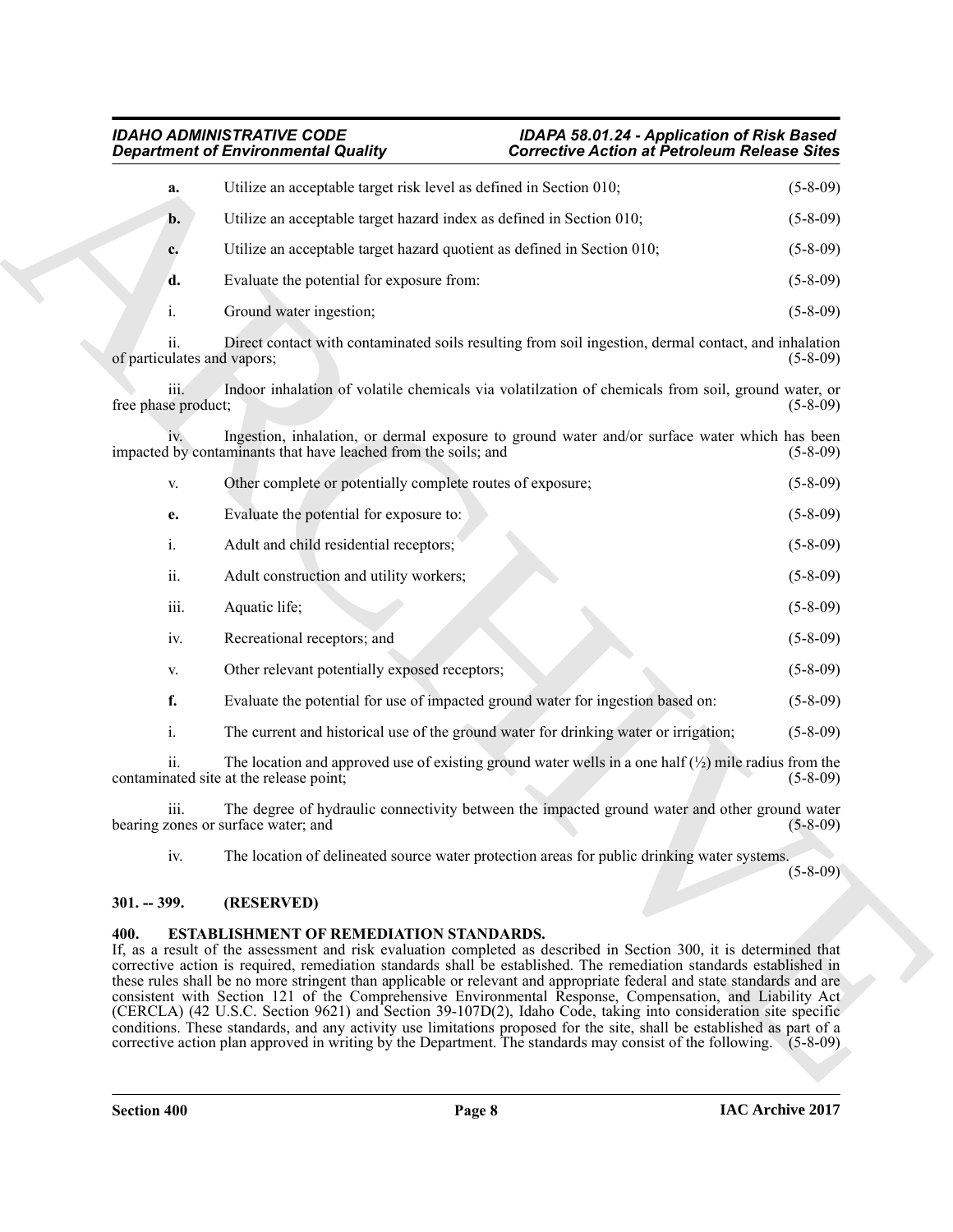<span id="page-8-9"></span>**01.** Screening Levels. The petroleum contaminant concentrations in soil, ground water, and soil vapor ction 800.02 (Table 2). in Subsection  $800.02$  (Table 2).

<span id="page-8-8"></span><span id="page-8-6"></span>**02. Risk Based Levels**. Site-specific, media-specific petroleum contaminant concentrations established in accordance with the risk evaluation procedures and requirements described in Section 300. (5-8-09)

*Generic of Environmental Quality*<br>
an Subsection of Environmental Quality<br>
an Subsection account to the system continue continue to the neutral state and Fourier and the system with the system of the system of the syst **03. Generic Health Standards**. An established state or federal generic numerical health standard which achieves an appropriate health-based level so that any substantial present or probable future risk to human health or the environment is eliminated or reduced to protective levels based upon present and reasonably anticipated future uses of the site. (5-8-09)

<span id="page-8-7"></span>**04. Other**. Remediation standards may be a combination of standards found in Subsections 400.01 through  $400.03$ .

#### <span id="page-8-0"></span>**401. -- 499. (RESERVED)**

#### <span id="page-8-10"></span><span id="page-8-1"></span>**500. FACTORS WHEN PRACTICAL QUANTITATION LIMITS ARE GREATER THAN SCREENING LEVELS AND CLEANUP LEVELS.**

Practical quantitation limits may be greater than screening levels or risk based concentrations for certain chemicals. In such cases the following factors may be used in allowing practical quantitation limits as remediation standards:

(5-8-09)

<span id="page-8-11"></span>**01. Analytical Method**. The published or expected practical quantitation limit for a specific chemical and method, and the availability of other methods which may enable lower practical quantitation limits to be achieved. (5-8-09) achieved. (5-8-09)

<span id="page-8-13"></span>**02. Method Detection Limit**. The magnitude of the difference between the stated practical ion limit and the method detection limit. (5-8-09) quantitation limit and the method detection limit.

<span id="page-8-15"></span>**03. Sampling Procedures**. The availability of alternative sampling procedures which may enable actical quantitation limits to be achieved. (5-8-09) lower practical quantitation limits to be achieved.

**04. Estimated Risk Levels**. The estimated risk levels when site concentrations are assumed to be at the practical quantitation limit. (5-8-09)

<span id="page-8-14"></span><span id="page-8-12"></span><span id="page-8-5"></span><span id="page-8-4"></span>**05.** Other. Site specific factors other than those listed above. (5-8-09)

#### <span id="page-8-2"></span>**501. -- 599. (RESERVED)**

#### <span id="page-8-3"></span>**600. ACTIVITY AND USE LIMITATIONS.**

**01. Purpose**. The provisions of the Uniform Environmental Covenants Act (UECA), Chapter 30, Title 55, Idaho Code, may be utilized to create restrictions and/or obligations regarding activity and use to protect the integrity of a cleanup action and assure the continued protection of human health and the environment. Activity and use limitations shall be proposed as elements of a corrective action plan in at least the following circumstances:

(5-8-09)

Where onsite current or proposed land use is not residential and maximum residual site greater than screening levels for residential use; (5-8-09) concentrations are greater than screening levels for residential use;

**b.** Where onsite current or proposed land use is not residential and the risk or hazard calculated for residential receptors through an approved risk evaluation is unacceptable; (5-8-09)

**c.** Where off-site ground water concentrations exceed residential use screening levels or risk based ations; or (5-8-09) concentrations; or

When the Department determines, based upon the proposed corrective action plan, that such activity and use limitations are required to assure the continued protection of human health and the environment or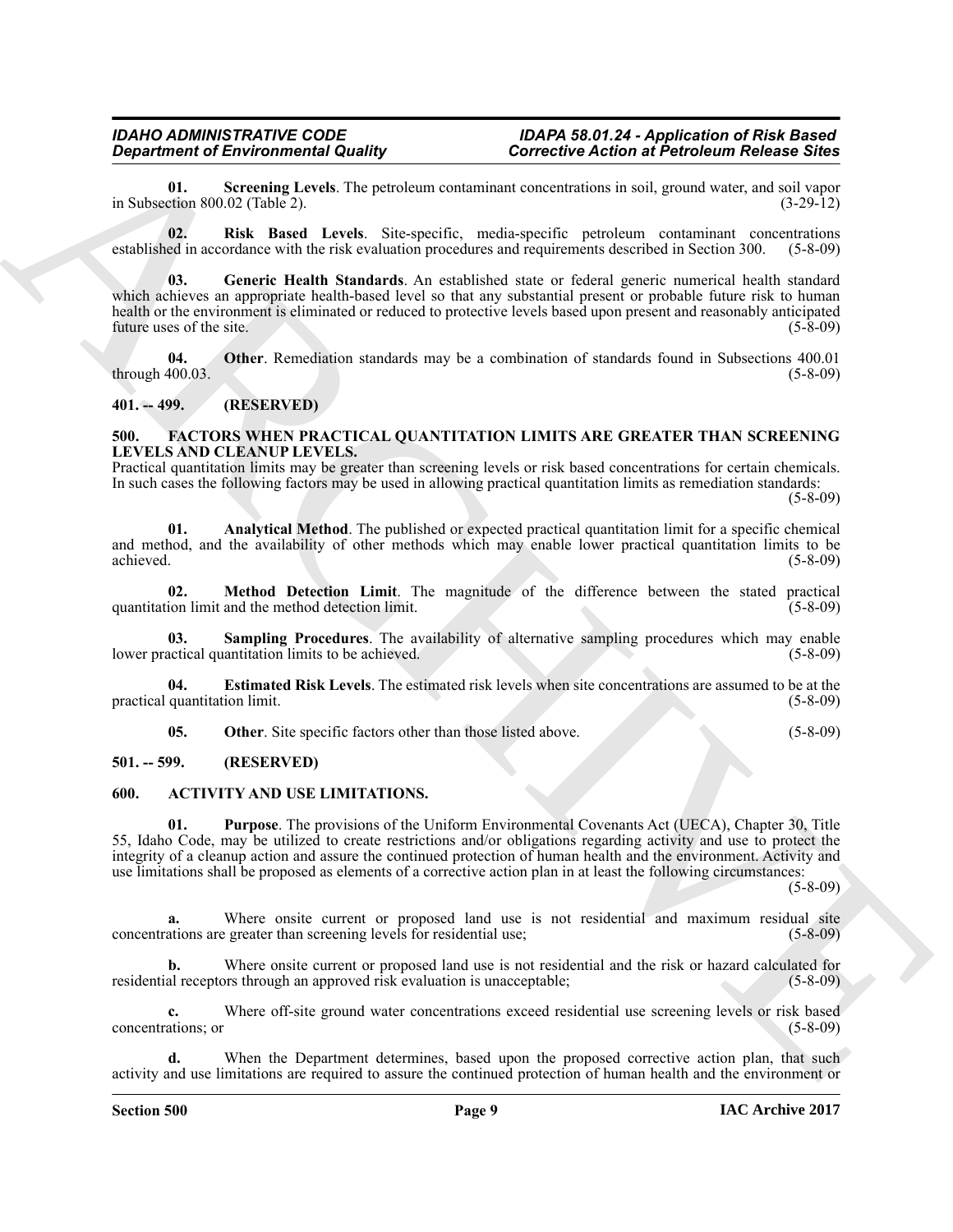#### <span id="page-9-5"></span><span id="page-9-4"></span><span id="page-9-0"></span>**601. -- 699. (RESERVED)**

#### <span id="page-9-6"></span><span id="page-9-1"></span>**700. DEVELOPMENT OF GUIDANCE MANUAL.**

#### <span id="page-9-7"></span><span id="page-9-3"></span><span id="page-9-2"></span>**800. TABLES.**

| <b>Department of Environmental Quality</b> |                                                                              |                                      |                                                                                                                                                                                                                                                                                                                                                                                                                                                                                                                                                                                                           | <b>Corrective Action at Petroleum Release Sites</b> |                                  |
|--------------------------------------------|------------------------------------------------------------------------------|--------------------------------------|-----------------------------------------------------------------------------------------------------------------------------------------------------------------------------------------------------------------------------------------------------------------------------------------------------------------------------------------------------------------------------------------------------------------------------------------------------------------------------------------------------------------------------------------------------------------------------------------------------------|-----------------------------------------------------|----------------------------------|
|                                            | the integrity of the cleanup action.                                         |                                      |                                                                                                                                                                                                                                                                                                                                                                                                                                                                                                                                                                                                           |                                                     | $(5 - 8 - 09)$                   |
| 02.<br>action plan.                        |                                                                              |                                      | Documentation of Controls. Activity and use limitations, approved by the Department, shall be<br>described in an environmental covenant executed pursuant to the UECA and shall be incorporated into a corrective                                                                                                                                                                                                                                                                                                                                                                                         |                                                     | $(5-8-09)$                       |
| 03.                                        |                                                                              |                                      | Removal of Activity and Use Limitations. Activity and use limitations may be removed from a<br>site in accordance with Sections 55-3009 and 55-3010, Idaho Code, of UECA.                                                                                                                                                                                                                                                                                                                                                                                                                                 |                                                     | $(5-8-09)$                       |
| $601. - 699.$                              | (RESERVED)                                                                   |                                      |                                                                                                                                                                                                                                                                                                                                                                                                                                                                                                                                                                                                           |                                                     |                                  |
| 700.                                       | DEVELOPMENT OF GUIDANCE MANUAL.<br>public notice process as described above. |                                      | The Department will prepare a risk evaluation manual for petroleum releases which will be used as guidance for<br>implementation of these rules. The Department will, through public notice, invite the Board of Trustees established in<br>Section 41-4904, Idaho Code, and members of the public, including the regulated community, to participate in the<br>process to provide input to the Department in developing this manual. If the Department identifies the need for future<br>substantive revisions of the risk evaluation manual for petroleum releases, the Department will follow the same |                                                     | $(5-8-09)$                       |
| $701. - 799.$                              | (RESERVED)                                                                   |                                      |                                                                                                                                                                                                                                                                                                                                                                                                                                                                                                                                                                                                           |                                                     |                                  |
| 800.<br><b>TABLES.</b>                     |                                                                              |                                      |                                                                                                                                                                                                                                                                                                                                                                                                                                                                                                                                                                                                           |                                                     |                                  |
|                                            |                                                                              |                                      |                                                                                                                                                                                                                                                                                                                                                                                                                                                                                                                                                                                                           |                                                     |                                  |
| 01.                                        |                                                                              |                                      | <b>Table 1.</b> Chemicals of Interest for Various Petroleum Products.                                                                                                                                                                                                                                                                                                                                                                                                                                                                                                                                     |                                                     |                                  |
|                                            |                                                                              |                                      |                                                                                                                                                                                                                                                                                                                                                                                                                                                                                                                                                                                                           |                                                     |                                  |
|                                            |                                                                              |                                      | <b>CHEMICALS OF INTEREST FOR VARIOUS PETROLEUM PRODUCTS</b>                                                                                                                                                                                                                                                                                                                                                                                                                                                                                                                                               |                                                     |                                  |
|                                            | <b>Chemical</b>                                                              | Gasoline/<br>$JP-4/$<br><b>AVGas</b> | Diesel/ Fuel Oil<br>No. 2/ Kerosene                                                                                                                                                                                                                                                                                                                                                                                                                                                                                                                                                                       | <b>Fuel Oil</b><br>No.4                             | Jet Fuels (Jet A,<br>JP-5, JP-8) |
| Benzene                                    |                                                                              | $\boldsymbol{\mathsf{X}}$            | $\mathsf{X}$                                                                                                                                                                                                                                                                                                                                                                                                                                                                                                                                                                                              |                                                     | X                                |
| Toluene                                    |                                                                              | X                                    | $\mathsf{X}$                                                                                                                                                                                                                                                                                                                                                                                                                                                                                                                                                                                              |                                                     | X                                |
| Ethyl benzene                              |                                                                              | X                                    | X                                                                                                                                                                                                                                                                                                                                                                                                                                                                                                                                                                                                         |                                                     | X                                |
| Xylenes (mixed)                            |                                                                              | X                                    | X                                                                                                                                                                                                                                                                                                                                                                                                                                                                                                                                                                                                         |                                                     | X                                |
|                                            | Ethylene Dibromide (EDB)                                                     | $X^1$                                |                                                                                                                                                                                                                                                                                                                                                                                                                                                                                                                                                                                                           |                                                     |                                  |
|                                            | 1,2 Dichloroethane (EDC)                                                     | $X^1$                                |                                                                                                                                                                                                                                                                                                                                                                                                                                                                                                                                                                                                           |                                                     |                                  |
|                                            | Methyl Tert-Butyl Ether (MTBE)                                               | X                                    |                                                                                                                                                                                                                                                                                                                                                                                                                                                                                                                                                                                                           |                                                     |                                  |
| Acenaphthene                               |                                                                              |                                      | $\mathsf X$                                                                                                                                                                                                                                                                                                                                                                                                                                                                                                                                                                                               | $\mathsf X$                                         | $\mathsf X$                      |
| Anthracene                                 |                                                                              |                                      | $\mathsf{X}$                                                                                                                                                                                                                                                                                                                                                                                                                                                                                                                                                                                              | $\mathsf{X}$                                        | X                                |
| Benzo(a)pyrene                             |                                                                              |                                      | $\mathsf{X}$                                                                                                                                                                                                                                                                                                                                                                                                                                                                                                                                                                                              | X                                                   | $\mathsf X$                      |
| Benzo(b)fluoranthene                       |                                                                              |                                      | $\mathsf{X}$                                                                                                                                                                                                                                                                                                                                                                                                                                                                                                                                                                                              | $\mathsf{X}$                                        | $\mathsf{X}$                     |
| Benzo(k)fluoranthene                       |                                                                              |                                      | $\mathsf{X}$                                                                                                                                                                                                                                                                                                                                                                                                                                                                                                                                                                                              | $\mathsf X$                                         | $\mathsf{X}$                     |
| Benz(a)anthracene                          |                                                                              |                                      | $\mathsf{X}$                                                                                                                                                                                                                                                                                                                                                                                                                                                                                                                                                                                              | $\mathsf{X}$                                        | X                                |
| Chrysene                                   |                                                                              |                                      | $\mathsf{X}$                                                                                                                                                                                                                                                                                                                                                                                                                                                                                                                                                                                              | $\mathsf X$                                         | X                                |
| Fluorene                                   |                                                                              |                                      | $\mathsf{X}$                                                                                                                                                                                                                                                                                                                                                                                                                                                                                                                                                                                              | $\mathsf X$                                         | $\mathsf{X}$                     |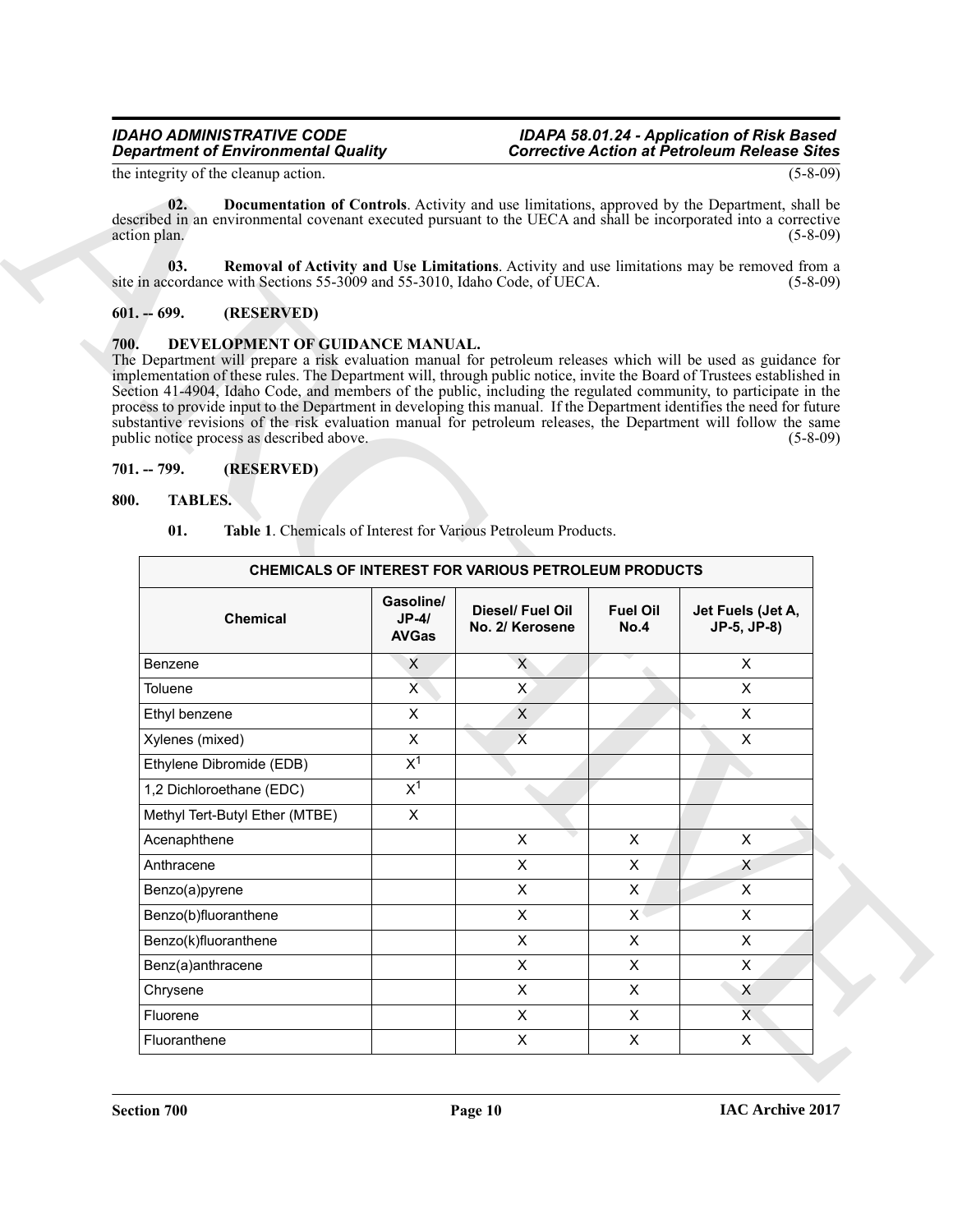|                          |                                      | <b>CHEMICALS OF INTEREST FOR VARIOUS PETROLEUM PRODUCTS</b> |                         |                                  |
|--------------------------|--------------------------------------|-------------------------------------------------------------|-------------------------|----------------------------------|
| <b>Chemical</b>          | Gasoline/<br>$JP-4/$<br><b>AVGas</b> | Diesel/ Fuel Oil<br>No. 2/ Kerosene                         | <b>Fuel Oil</b><br>No.4 | Jet Fuels (Jet A,<br>JP-5, JP-8) |
| Naphthalene              | Х                                    |                                                             |                         |                                  |
| Pyrene                   |                                      | Χ                                                           | x                       | x                                |
| $X1$ Leaded Regular Only |                                      |                                                             |                         |                                  |

### <span id="page-10-0"></span>02. Table 2. Residential Use Screening Levels.

|                              |                                      | CHEMICALS OF INTEREST FOR VARIOUS PETROLEUM PRODUCTS |                                         |                            |                                                                         |                                      |
|------------------------------|--------------------------------------|------------------------------------------------------|-----------------------------------------|----------------------------|-------------------------------------------------------------------------|--------------------------------------|
|                              | <b>Chemical</b>                      | Gasoline/<br>$JP-4/$<br><b>AVGas</b>                 | Diesel/ Fuel Oil<br>No. 2/ Kerosene     |                            | <b>Fuel Oil</b><br>No.4                                                 | Jet Fuels (Jet A,<br>JP-5, JP-8)     |
| Naphthalene                  |                                      | X                                                    | X                                       |                            | X                                                                       | X                                    |
| Pyrene                       |                                      |                                                      | $\mathsf{X}$                            |                            | $\mathsf{X}$                                                            | $\mathsf{X}$                         |
|                              | $X1$ Leaded Regular Only             |                                                      |                                         |                            |                                                                         |                                      |
| 02.                          |                                      | Table 2. Residential Use Screening Levels.           |                                         |                            |                                                                         | $(5-8-09)$                           |
|                              |                                      |                                                      | <b>RESIDENTIAL USE SCREENING LEVELS</b> |                            |                                                                         |                                      |
| <b>CHEMICALS</b>             |                                      | <b>SOIL</b>                                          |                                         |                            | <b>GROUNDWATER</b>                                                      | <b>SOIL VAPORe</b>                   |
|                              | <b>Screening</b><br>Level<br>[mg/kg] | <b>Critical</b><br>Pathway                           | <b>Screening</b><br>Level [mg/L]        | <b>Critical</b><br>Pathway | <b>Basis for</b><br>Ingestion<br><b>Screening</b><br>Level <sup>d</sup> | Screening Level [ug/m <sup>3</sup> ] |
| Benzene                      | 0.025                                | <b>GWP<sup>a</sup></b>                               | 0.005                                   | Ingestion                  | MCL <sup>b</sup>                                                        | 31                                   |
| Toluene                      | 6.6                                  | <b>GWP</b>                                           | 1.0                                     | Ingestion                  | <b>MCL</b>                                                              | 520,000                              |
| Ethylbenzene                 | 0.25                                 | Vapor Intrusion                                      | 0.05                                    | Vapor<br>Intrusion         | N/A                                                                     | 97                                   |
| <b>Total Xylenes</b>         | 27                                   | Vapor Intrusion                                      | 8.7                                     | Vapor<br>Intrusion         | N/A                                                                     | 10,000                               |
| Naphthalene                  | 0.12                                 | Vapor Intrusion                                      | 0.07                                    | Vapor<br>Intrusion         | N/A                                                                     | 7.2                                  |
| <b>MTBE<sup>c</sup></b>      | 0.08                                 | <b>GWP</b>                                           | 0.04                                    | Ingestion                  | Risk-Based                                                              | 940                                  |
| Ethylene dibro-<br>mide(EDB) | 0.0001                               | <b>GWP</b>                                           | 0.00005                                 | Ingestion                  | <b>MCL</b>                                                              | 0.4                                  |
| 1,2-Dichloroethane           | 0.013                                | <b>GWP</b>                                           | 0.005                                   | Ingestion                  | <b>MCL</b>                                                              | 9.4                                  |
| Acenaphthene                 | 200                                  | <b>GWP</b>                                           | 2.2                                     | Ingestion                  | Risk-Based                                                              | N/A                                  |
| Anthracene                   | 3200                                 | <b>GWP</b>                                           | 11                                      | Ingestion                  | Risk-Based                                                              | N/A                                  |
| Benz(a)anthracene            | 0.09                                 | <b>GWP</b>                                           | 0.00003                                 | Ingestion                  | Risk-Based                                                              | N/A                                  |
| Benzo(a)pyrene               | 0.02                                 | <b>Direct Contact</b>                                | 0.0002                                  | Ingestion                  | <b>MCL</b>                                                              | N/A                                  |
| Benzo(b)fluoranthene         | 0.2                                  | <b>Direct Contact</b>                                | 0.00003                                 | Ingestion                  | Risk-Based                                                              | N/A                                  |
|                              |                                      |                                                      |                                         |                            |                                                                         |                                      |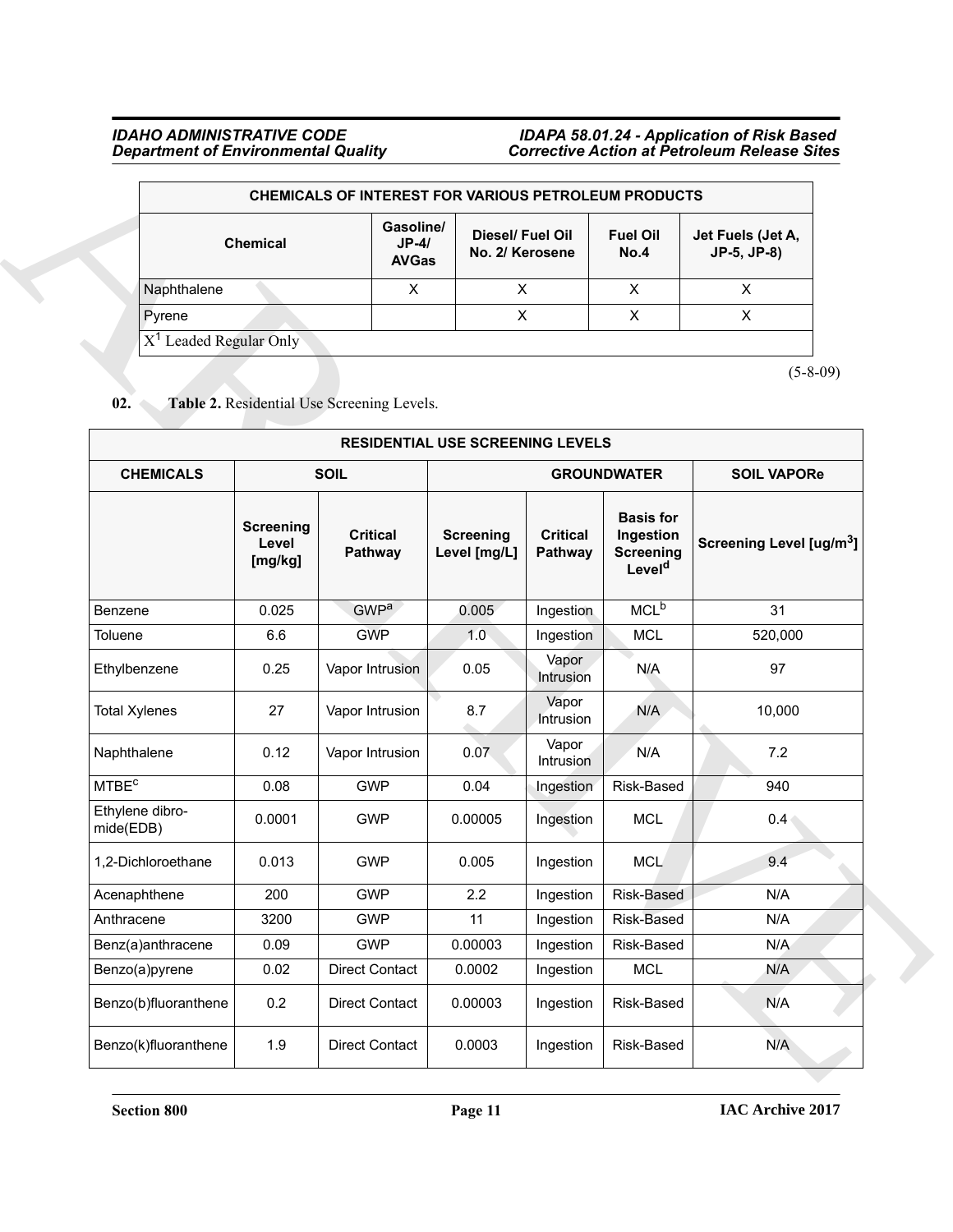|                                                                                                              |                                      |                     | <b>RESIDENTIAL USE SCREENING LEVELS</b> |                                   |                                                                         |                                      |
|--------------------------------------------------------------------------------------------------------------|--------------------------------------|---------------------|-----------------------------------------|-----------------------------------|-------------------------------------------------------------------------|--------------------------------------|
| <b>CHEMICALS</b>                                                                                             |                                      | <b>SOIL</b>         |                                         |                                   | <b>GROUNDWATER</b>                                                      | <b>SOIL VAPORe</b>                   |
|                                                                                                              | <b>Screening</b><br>Level<br>[mg/kg] | Critical<br>Pathway | <b>Screening</b><br>Level [mg/L]        | <b>Critical</b><br><b>Pathway</b> | <b>Basis for</b><br>Ingestion<br><b>Screening</b><br>Level <sup>d</sup> | Screening Level [ug/m <sup>3</sup> ] |
| Chrysene                                                                                                     | 9.5                                  | <b>GWP</b>          | 0.003                                   | Ingestion                         | Risk-Based                                                              | N/A                                  |
| <b>Fluoranthene</b>                                                                                          | 1,400                                | <b>GWP</b>          | 1.5                                     | Ingestion                         | Risk-Based                                                              | N/A                                  |
| <b>Fluorene</b>                                                                                              | 240                                  | <b>GWP</b>          | 1.5                                     | Ingestion                         | Risk-Based                                                              | N/A                                  |
| Pyrene                                                                                                       | 1,000                                | <b>GWP</b>          | 1.1                                     | Ingestion                         | Risk-Based                                                              | N/A                                  |
| a. Ground Water Protection Via Petroleum Contaminants in Soil Leaching to Ground Water                       |                                      |                     |                                         |                                   |                                                                         |                                      |
| <b>b.</b> Maximum contaminant level                                                                          |                                      |                     |                                         |                                   |                                                                         |                                      |
| c. Methyl tert-butyl ether                                                                                   |                                      |                     |                                         |                                   |                                                                         |                                      |
| d. For the ingestion pathway, the source of the target level is indicated (MCL or a risk-based calculation). |                                      |                     |                                         |                                   |                                                                         |                                      |
| e. Soil vapor measurements obtained at greater than 3-5 feet below ground surface.                           |                                      |                     |                                         |                                   |                                                                         |                                      |

### <span id="page-11-0"></span>**03. Table 3.** Default Toxicity Values for Risk Evaluation.

|                                                                                                              |                                         |                                                     | <b>RESIDENTIAL USE SCREENING LEVELS</b>               |                                                                                   |                                                                                  |                                                    |                                                |
|--------------------------------------------------------------------------------------------------------------|-----------------------------------------|-----------------------------------------------------|-------------------------------------------------------|-----------------------------------------------------------------------------------|----------------------------------------------------------------------------------|----------------------------------------------------|------------------------------------------------|
| <b>CHEMICALS</b>                                                                                             |                                         | <b>SOIL</b>                                         |                                                       |                                                                                   | <b>GROUNDWATER</b>                                                               |                                                    | <b>SOIL VAPORe</b>                             |
|                                                                                                              | <b>Screening</b><br>Level<br>[mg/kg]    | <b>Critical</b><br>Pathway                          | <b>Screening</b><br>Level [mg/L]                      | <b>Critical</b><br>Pathway                                                        | <b>Basis for</b><br>Ingestion<br><b>Screening</b><br>Level <sup>d</sup>          |                                                    | Screening Level [ug/m <sup>3</sup> ]           |
| Chrysene                                                                                                     | 9.5                                     | <b>GWP</b>                                          | 0.003                                                 | Ingestion                                                                         | Risk-Based                                                                       |                                                    | N/A                                            |
| <b>Fluoranthene</b>                                                                                          | 1,400                                   | <b>GWP</b>                                          | 1.5                                                   | Ingestion                                                                         | Risk-Based                                                                       |                                                    | N/A                                            |
| Fluorene                                                                                                     | 240                                     | <b>GWP</b>                                          | 1.5                                                   | Ingestion                                                                         | Risk-Based                                                                       |                                                    | N/A                                            |
| Pyrene                                                                                                       | 1,000                                   | <b>GWP</b>                                          | 1.1                                                   | Ingestion                                                                         | Risk-Based                                                                       |                                                    | N/A                                            |
| a. Ground Water Protection Via Petroleum Contaminants in Soil Leaching to Ground Water                       |                                         |                                                     |                                                       |                                                                                   |                                                                                  |                                                    |                                                |
| b. Maximum contaminant level                                                                                 |                                         |                                                     |                                                       |                                                                                   |                                                                                  |                                                    |                                                |
| c. Methyl tert-butyl ether                                                                                   |                                         |                                                     |                                                       |                                                                                   |                                                                                  |                                                    |                                                |
| d. For the ingestion pathway, the source of the target level is indicated (MCL or a risk-based calculation). |                                         |                                                     |                                                       |                                                                                   |                                                                                  |                                                    |                                                |
| e. Soil vapor measurements obtained at greater than 3-5 feet below ground surface.                           |                                         |                                                     |                                                       |                                                                                   |                                                                                  |                                                    |                                                |
| 03.                                                                                                          |                                         |                                                     | Table 3. Default Toxicity Values for Risk Evaluation. |                                                                                   |                                                                                  |                                                    | $(3-29-12)$                                    |
|                                                                                                              |                                         |                                                     | DEFAULT TOXICITY VALUES FOR RISK EVALUATION           |                                                                                   |                                                                                  |                                                    |                                                |
| <b>CHEMICALS</b>                                                                                             | <b>CAS</b><br><b>Number<sup>a</sup></b> | <b>Oral Slope</b><br>Factor $(SF_0)$<br>(kg-day/mg) | Inhalation<br><b>Unit Risk</b><br>(IUR) $(ug/m3)$     | Oral<br><b>Reference</b><br><b>Dose</b><br>(RfD <sub>o</sub> )<br>(mg/kg-<br>day) | Inhalation<br><b>Reference</b><br>Concentration<br>(RfC)<br>(mg/m <sup>3</sup> ) | Oral RA <sup>b</sup><br><b>Factor</b><br>$(RAF_0)$ | <b>Dermal RA</b><br><b>Factor</b><br>$(RAF_d)$ |
| Benzene                                                                                                      | $71-43-2$                               | 0.055                                               | 7.8E-06                                               | 0.004                                                                             | 0.03                                                                             | 1                                                  | 0                                              |
| Toluene                                                                                                      | 108-88-3                                | NA                                                  | NA                                                    | 0.08                                                                              | 5.0                                                                              | 1                                                  | $\mathbf{0}$                                   |
| Ethylbenzene                                                                                                 | 100-41-4                                | 0.011                                               | 2.5E-06                                               | 0.1                                                                               | 1.0                                                                              | $\mathbf{1}$                                       | $\mathsf 0$                                    |
| <b>Total Xylenes</b>                                                                                         | 1330-20-7                               | <b>NA</b>                                           | <b>NA</b>                                             | $0.2\,$                                                                           | 0.1                                                                              | $\overline{1}$                                     | 0                                              |
| Naphthalene                                                                                                  | $91 - 20 - 3$                           | <b>NA</b>                                           | 3.4E-05                                               | 0.02                                                                              | 0.003                                                                            | $\mathbf{1}$                                       | 0.13                                           |
| <b>MTBE<sup>c</sup></b>                                                                                      | 1634-04-4                               | 0.0018                                              | 2.6E-07                                               | <b>NA</b>                                                                         | 3.0                                                                              | $\mathbf{1}$                                       | $\mathbf{0}$                                   |
| 1,2-Dichloroethane                                                                                           | 107-06-2                                | 0.091                                               | 2.6E-05                                               | 0.006                                                                             | 0.007                                                                            | $\sim$ 1.                                          | 0                                              |
| Ethylene Dibromide                                                                                           | 106-93-4                                | $\overline{2}$                                      | 6.0E-04                                               | 0.009                                                                             | 0.009                                                                            | $\mathbf 1$                                        | 0                                              |

**Section 800 Page 12**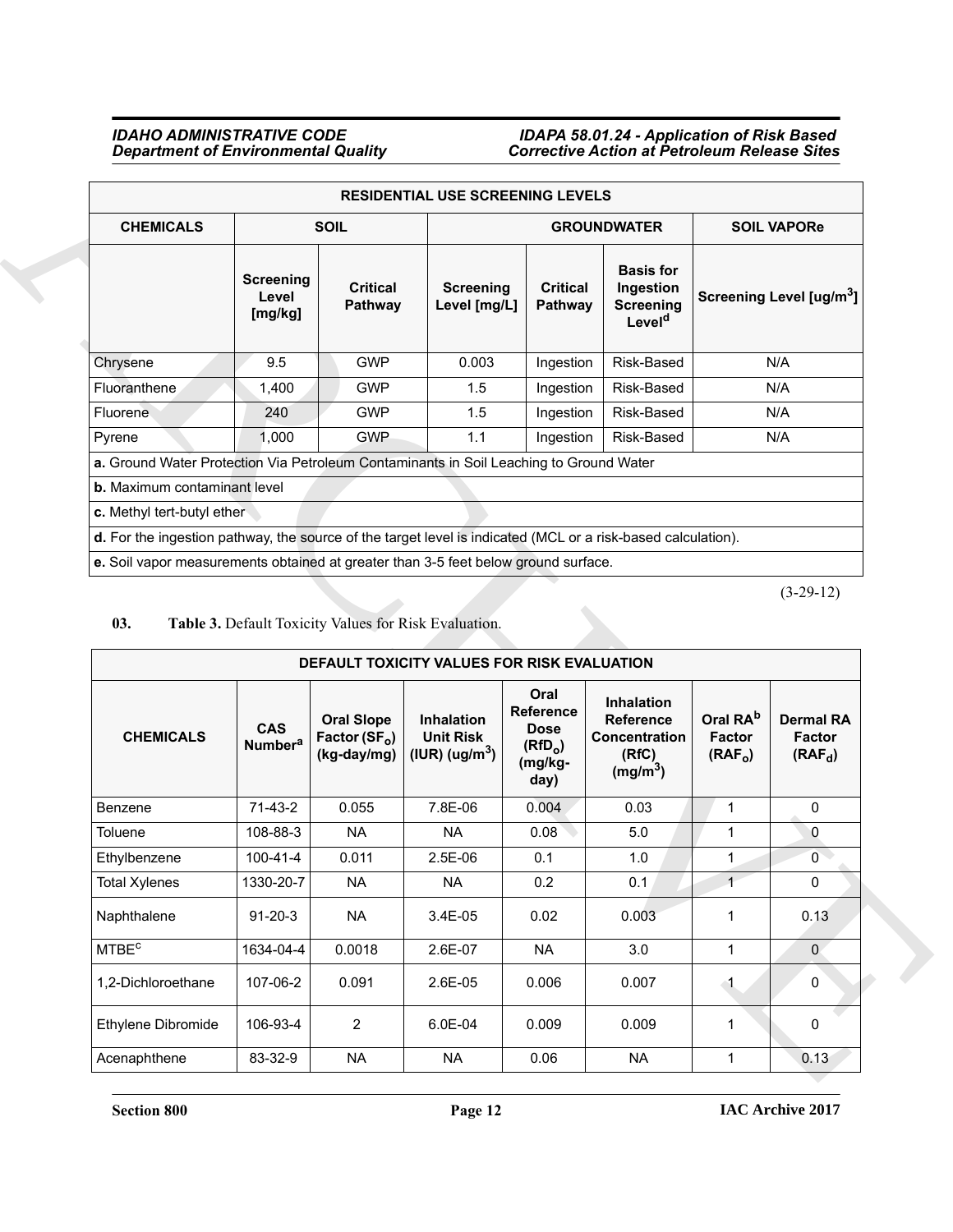<span id="page-12-0"></span>

|                                                                                                                                                                                                                                                      |                                         |                                                               | DEFAULT TOXICITY VALUES FOR RISK EVALUATION       |                                                                            |                                                                                  |                                                       |                                         |
|------------------------------------------------------------------------------------------------------------------------------------------------------------------------------------------------------------------------------------------------------|-----------------------------------------|---------------------------------------------------------------|---------------------------------------------------|----------------------------------------------------------------------------|----------------------------------------------------------------------------------|-------------------------------------------------------|-----------------------------------------|
| <b>CHEMICALS</b>                                                                                                                                                                                                                                     | <b>CAS</b><br><b>Number<sup>a</sup></b> | <b>Oral Slope</b><br>Factor (SF <sub>o</sub> )<br>(kg-day/mg) | Inhalation<br><b>Unit Risk</b><br>(IUR) $(ug/m3)$ | Oral<br>Reference<br><b>Dose</b><br>(RfD <sub>o</sub> )<br>(mg/kg-<br>day) | Inhalation<br><b>Reference</b><br>Concentration<br>(RfC)<br>(mg/m <sup>3</sup> ) | Oral RA <sup>b</sup><br>Factor<br>(RAF <sub>o</sub> ) | <b>Dermal RA</b><br>Factor<br>$(RAF_d)$ |
| Anthracene                                                                                                                                                                                                                                           | 120-12-7                                | <b>NA</b>                                                     | <b>NA</b>                                         | 0.3                                                                        | <b>NA</b>                                                                        | $\mathbf{1}$                                          | 0.13                                    |
| Benz(a)anthracene                                                                                                                                                                                                                                    | $56 - 55 - 3$                           | 0.73                                                          | 1.1E-04                                           | <b>NA</b>                                                                  | <b>NA</b>                                                                        | 1                                                     | 0.13                                    |
| Benzo(a)pyrene                                                                                                                                                                                                                                       | $50 - 32 - 8$                           | 7.3                                                           | 1.1E-03                                           | <b>NA</b>                                                                  | <b>NA</b>                                                                        | $\mathbf{1}$                                          | 0.13                                    |
| Benzo(b)fluoranthene                                                                                                                                                                                                                                 | 205-99-2                                | 0.73                                                          | 1.1E-04                                           | <b>NA</b>                                                                  | <b>NA</b>                                                                        | $\mathbf{1}$                                          | 0.13                                    |
| Benzo(k)fluoranthene                                                                                                                                                                                                                                 | 207-08-9                                | 0.073                                                         | $1.1E-04$                                         | <b>NA</b>                                                                  | <b>NA</b>                                                                        | 1                                                     | 0.13                                    |
| Chrysene                                                                                                                                                                                                                                             | 218-01-9                                | 0.0073                                                        | 1.1E-05                                           | <b>NA</b>                                                                  | <b>NA</b>                                                                        | 1                                                     | 0.13                                    |
| Fluoranthene                                                                                                                                                                                                                                         | 206-44-0                                | <b>NA</b>                                                     | NA.                                               | 0.04                                                                       | <b>NA</b>                                                                        | $\mathbf{1}$                                          | 0.13                                    |
| Fluorene                                                                                                                                                                                                                                             | 86-73-7                                 | <b>NA</b>                                                     | <b>NA</b>                                         | 0.04                                                                       | <b>NA</b>                                                                        | $\mathbf 1$                                           | 0.13                                    |
| Pyrene                                                                                                                                                                                                                                               | 129-00-0                                | <b>NA</b>                                                     | <b>NA</b>                                         | 0.03                                                                       | <b>NA</b>                                                                        | 1                                                     | 0.13                                    |
|                                                                                                                                                                                                                                                      | Notes:                                  |                                                               |                                                   |                                                                            |                                                                                  |                                                       |                                         |
| a Chemical Abstract Service                                                                                                                                                                                                                          |                                         |                                                               |                                                   |                                                                            |                                                                                  |                                                       |                                         |
| <b>b</b> Relative Absorption                                                                                                                                                                                                                         |                                         |                                                               |                                                   |                                                                            |                                                                                  |                                                       |                                         |
| c Methyl tert-butyl ether                                                                                                                                                                                                                            |                                         |                                                               |                                                   |                                                                            |                                                                                  |                                                       |                                         |
| NA: No data available                                                                                                                                                                                                                                |                                         |                                                               |                                                   |                                                                            |                                                                                  |                                                       |                                         |
| Source of toxicity values is the Regional Screening Level Summary Table (May 2011) found at the U.S. EPA Regional<br>Screening Table website. The website is located at http://www.epa.gov/reg3hwmd/risk/human/rb-concentration_table/<br>index.htm. |                                         |                                                               |                                                   |                                                                            |                                                                                  |                                                       |                                         |
| $801. - 999.$<br>(RESERVED)                                                                                                                                                                                                                          |                                         |                                                               |                                                   |                                                                            | $(3-29-12)$                                                                      |                                                       |                                         |
|                                                                                                                                                                                                                                                      |                                         |                                                               |                                                   |                                                                            |                                                                                  |                                                       |                                         |
|                                                                                                                                                                                                                                                      |                                         |                                                               |                                                   |                                                                            |                                                                                  |                                                       |                                         |
|                                                                                                                                                                                                                                                      |                                         |                                                               |                                                   |                                                                            |                                                                                  |                                                       |                                         |